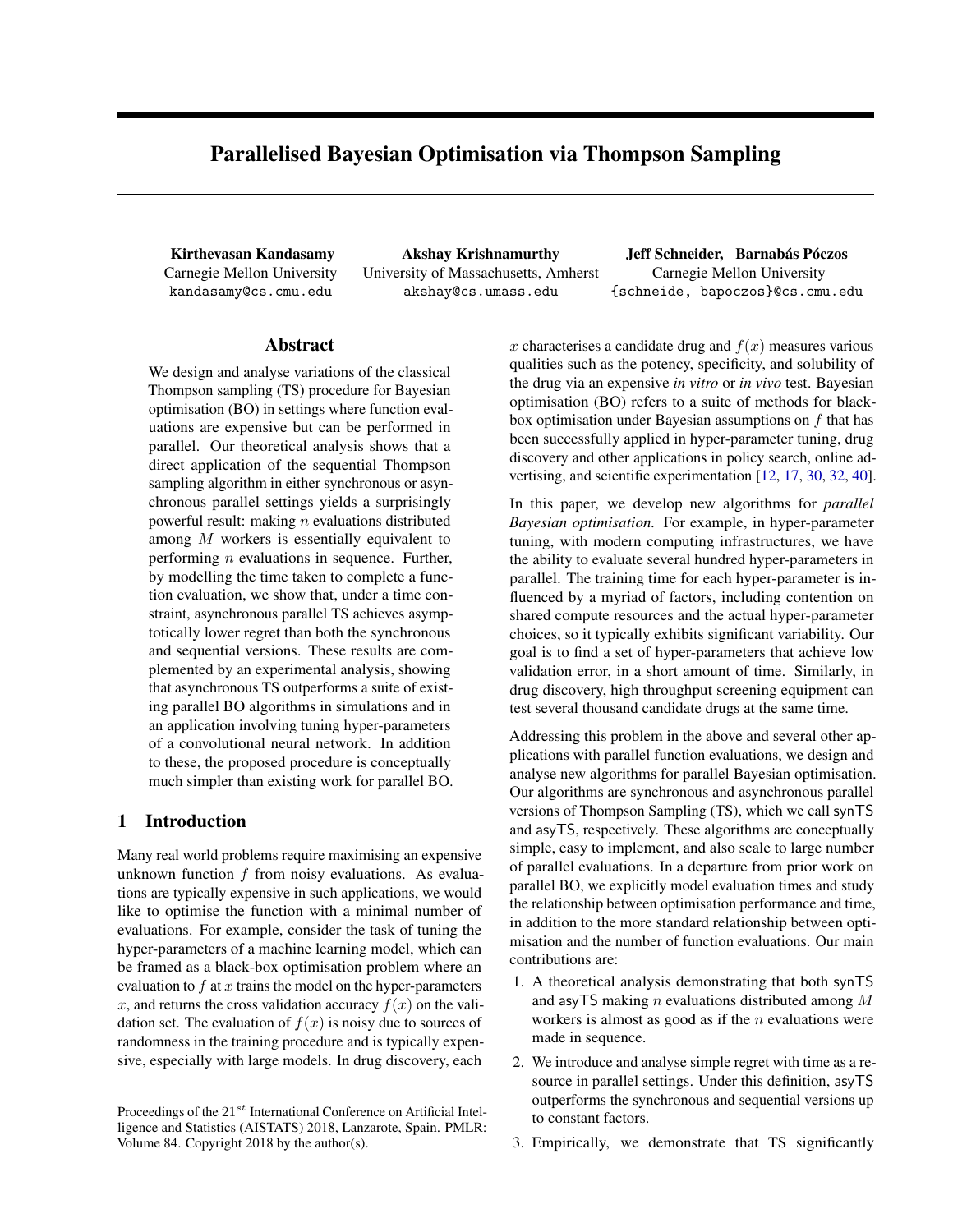outperforms existing methods for parallel BO in both the synchronous and asynchronous settings on several synthetic problems and a hyperparameter tuning task. A python implementation of our algorithm and experiments is available at [github.com/kirthevasank/gp-parallel-ts](https://github.com/kirthevasank/gp-parallel-ts).

#### Related Work

Bayesian optimisation methods start with a prior belief distribution for f and incorporate function evaluations into updated beliefs in the form of a posterior. Popular algorithms choose points to evaluate  $f$  via deterministic query rules such as expected improvement (EI) [\[21\]](#page-8-3) or upper confidence bounds (UCB) [\[41\]](#page-9-2). We however, will focus on a randomised selection procedure known as Thompson sampling [\[42\]](#page-9-3), which selects a point by maximising a random sample from the posterior. TS has been explored for sequential BO [\[4,](#page-8-4) [39\]](#page-9-4) and some recent theoretical advances have characterised the performance of TS in sequential settings [\[3,](#page-7-0) [7,](#page-8-5) [27,](#page-8-6) [35,](#page-9-5) [36\]](#page-9-6).

There has been a flurry of recent activity in parallelising BO [\[8,](#page-8-7) [9,](#page-8-8) [11,](#page-8-9) [13,](#page-8-10) [19,](#page-8-11) [26,](#page-8-12) [38,](#page-9-7) [43–](#page-9-8)[46\]](#page-9-9). In comparison to this prior work, our approach enjoys one or more of the following advantages.

- 1. Asynchronicity: The majority of work on parallel BO are in the synchronous (batch) setting. To our knowledge, only [\[11,](#page-8-9) [19,](#page-8-11) [43\]](#page-9-8) can handle asynchronous parallelisation.
- 2. Theoretical underpinnings: Most methods for parallel BO do not come with theoretical guarantees, with the exception of some work using UCB techniques [\[8,](#page-8-7) [9,](#page-8-8) [26\]](#page-8-12). Crucially, to the best of our knowledge, no theoretical guarantees are available for asynchronous methods.
- 3. Conceptual simplicity: *All* of the above methods either introduce additional hyper-parameters and/or ancillary computational subroutines. Some methods become computationally prohibitive when there are a large number of workers and must resort to approximations [\[19,](#page-8-11) [38,](#page-9-7) [43,](#page-9-8) [46\]](#page-9-9). In contrast, our approach is conceptually simple – a direct adaptation of the sequential TS algorithm to the parallel setting. Hence, it is robust in practice, especially with a large number of workers. Further, unlike existing methods, its computationally complexity does not increase with M and is exactly the same as the sequential version.

We mention that parallelised versions of TS have been explored to varying degrees in some applied domains of bandit and reinforcement learning research [\[15,](#page-8-13) [18,](#page-8-14) [31\]](#page-9-10). However, to our knowledge, we are the first to theoretically analyse parallel TS. More importantly, we are also the first to develop and study TS in an asynchronous parallel setting. Besides BO, there has been a line of work on online learning with delayed feedback (as we have in the parallel

setting) [\[22,](#page-8-15) [33\]](#page-9-11). In addition, Jun et al. [\[23\]](#page-8-16) study a best-arm identification problem when queries are issued in batches. But these papers only consider finite decision sets and do not model evaluation times to study trade-offs when time is viewed as the primary resource.

# <span id="page-1-0"></span>2 Preliminaries

We wish to maximise an unknown function  $f: \mathcal{X} \to \mathbb{R}$ defined on a compact domain  $\mathcal{X} \subset \mathbb{R}^d$ , by repeatedly obtaining noisy evaluations of f; when we evaluate f at  $x \in \mathcal{X}$ , we observe  $y = f(x) + \epsilon$  where the noise  $\epsilon$  satisfies  $\mathbb{E}[\epsilon] = 0$ . We work in the Bayesian paradigm, modeling  $f$  itself as a random quantity. Following the plurality of Bayesian optimisation literature, we assume that  $f$  is a sample from a Gaussian process [\[34\]](#page-9-12) and that the noise,  $\epsilon \sim \mathcal{N}(0, \eta^2)$ , is i.i.d normal. A Gaussian process (GP) is characterised by a mean function  $\mu : \mathcal{X} \to \mathbb{R}$  and prior (covariance) kernel  $\kappa : \mathcal{X}^2 \to \mathbb{R}$ . If  $f \sim \mathcal{GP}(\mu, \kappa)$ , then  $f(x)$  is distributed normally as  $\mathcal{N}(\mu(x), \kappa(x, x))$  for all  $x \in \mathcal{X}$ . Additionally, given *n* observations  $A = \{(x_i, y_i)\}_{i=1}^n$  from this GP, where  $x_i \in \mathcal{X}$ ,  $y_i = f(x_i) + \epsilon_i \in \mathbb{R}$ , the posterior for f is also a GP with mean  $\mu_A$  and covariance  $\kappa_A$  given by,

$$
\mu_A(x) = k^{\top} (K + \eta^2 I_n)^{-1} Y,
$$
  
\n
$$
\kappa_A(x, \tilde{x}) = \kappa(x, \tilde{x}) - k^{\top} (K + \eta^2 I_n)^{-1} \tilde{k}.
$$
 (1)

Here  $Y \in \mathbb{R}^n$  such that  $Y_i = y_i$ , and  $k, \tilde{k} \in \mathbb{R}^n$  are such that  $k_i = \kappa(x, x_i)$ ,  $\tilde{k}_i = \kappa(\tilde{x}, x_i)$ . The Gram matrix  $K \in$  $\mathbb{R}^{n \times n}$  is given by  $K_{i,j} = \kappa(x_i, x_j)$ , and  $I_n \in \mathbb{R}^{n \times n}$  is the identity matrix. Some common choices for the kernel are the squared exponential (SE) kernel and the Matérn kernel. We refer the reader to Rasmussen and Williams [\[34\]](#page-9-12) for more background on GPs.

Our goal is to find the maximiser  $x_* = \argmax_{x \in \mathcal{X}} f(x)$ of  $f$  through repeated evaluations. In the BO literature, this is typically framed as minimising the *simple regret*, which is the difference between the optimal value  $f(x<sub>\star</sub>)$  and the best evaluation of the algorithm. Since  $f$  is a random quantity, so is its optimal value and hence the simple regret. This motivates studying the *Bayes simple regret*, which is the expectation of the simple regret. Formally, we define the simple regret,  $SR(n)$ , and Bayes simple regret,  $BSR(n)$ , of an algorithm after  $n$  evaluations as,

$$
SR(n) = f(x_{\star}) - \max_{j=1,\dots,n} f(x_j),
$$
  

$$
BSR(n) = \mathbb{E}[SR(n)].
$$
 (2)

The expectation in BSR(n) is with respect to the prior  $f \sim$  $\mathcal{GP}(\mathbf{0}, \kappa)$ , the noise in the observations  $\epsilon_j \sim \mathcal{N}(0, \eta^2)$ , and any randomness of the algorithm. We focus on simple regret here mostly to simplify exposition; our proof also applies for *cumulative regret*, which may be more familiar.

In many applications of BO, including hyperparameter tuning, the time required to evaluate the function is the dominant cost, and we are most interested in maximising  $f$  in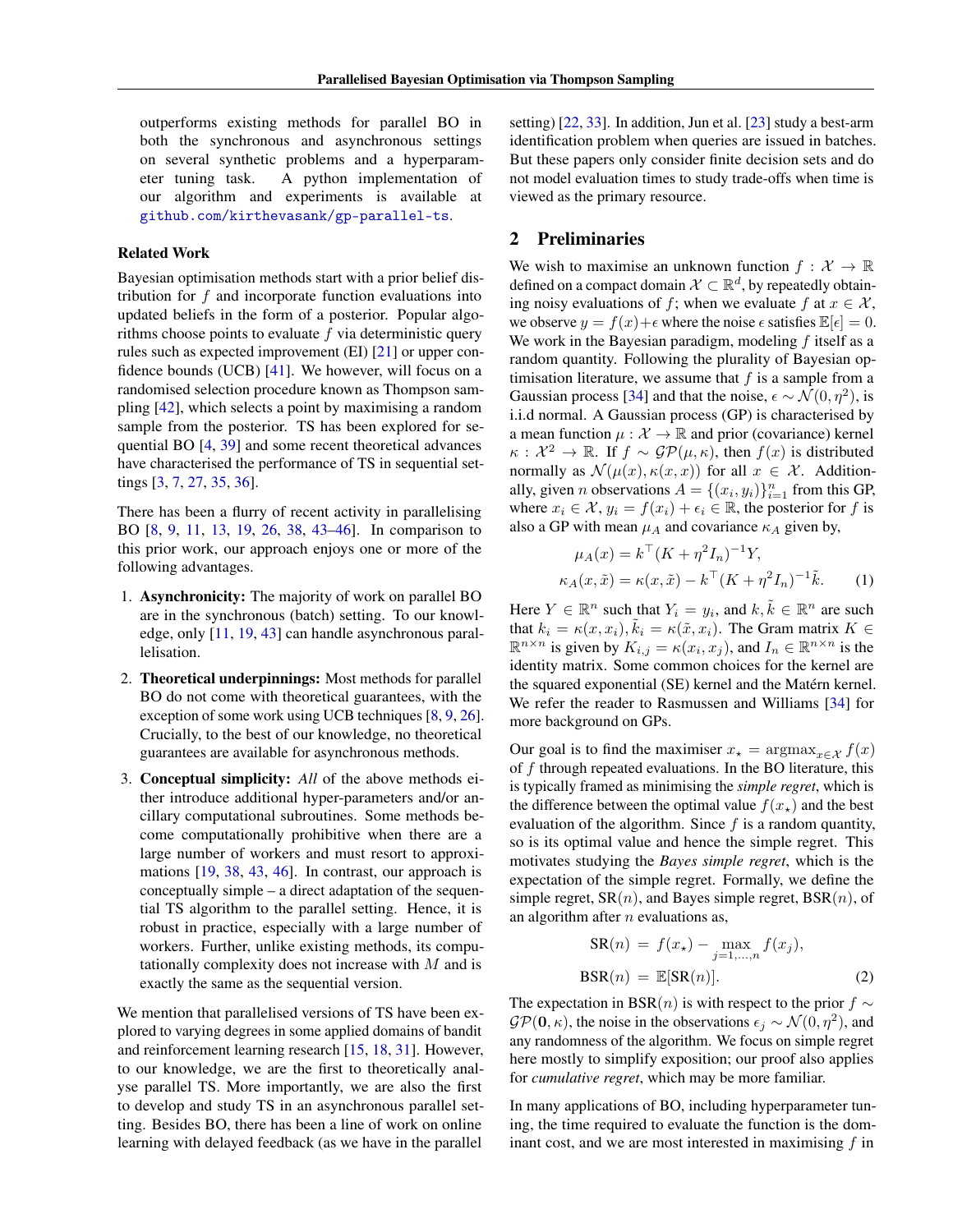

<span id="page-2-0"></span>Figure 1: An illustration of the synchronous (left) and asynchronous (right) settings using  $M = 3$  workers. The short vertical lines indicate when a worker finished its last evaluation. In the synchronous setting the grey shaded regions indicate idle time after a worker finishes its job. The horizontal location of a number indicates when the worker started its next evaluation while the number itself denotes the order in which the evaluation was dispatched by the algorithm.

a short period of time. Moreover, there is often considerable variability in the time required for different evaluations, caused by inherent differences between points in the domain, randomness of the environment, or other factors. For example, in the hyperparameter tuning application, unpredictable factors such as resource contention, initialisation, etc., may induce significant variability in evaluation times.

To adequately capture these settings, we model the time to complete an evaluation as a random variable, and measure performance in terms of the simple regret within a time budget, T. Specifically, letting  $N = N(T)$  denote the (random) number of evaluations performed by an algorithm within time T, we define the simple regret  $SR'(T)$  and the Bayes simple regret  $BSR'(T)$  as

$$
SR'(T) = \begin{cases} f(x_{\star}) - \max_{j \leq N} f(x_j) & \text{if } N \geq 1 \\ \max_{x \in \mathcal{X}} |f(x_{\star}) - f(x)| & \text{otherwise} \end{cases},
$$
  

$$
BSR'(T) = \mathbb{E}[SR'(T)].
$$
 (3)

This definition is similar to [\(2\)](#page-2-0), except, when an algorithm has not completed an evaluation yet, its simple regret is the worst possible value. In BSR' $(T)$ , the expectation now also includes the randomness in the evaluation times in addition to the three sources of randomness in  $BSR(n)$ . In this work, we will model evaluation times as random variables independent from f; specifically we consider uniform, half-normal, or exponential random variables. While the model does not precisely capture all aspects of evaluation times observed in practice, we prefer it because (a) it is fairly general, (b) it leads to a clean algorithm and analysis, and (c) the resulting algorithm has good performance on real applications, as we demonstrate in Section [4.](#page-5-0) Studying other models for the evaluation time is an intriguing question for future work and is discussed further in Section [5.](#page-7-1)

To our knowledge, all prior theoretical work for parallel BO [\[8,](#page-8-7) [9,](#page-8-8) [26\]](#page-8-12), measures regret in terms of the total number of evaluations, i.e.  $SR(n)$ ,  $BSR(n)$ . However, explicitly modeling evaluation times and treating time as the main resource in the definition of regret is a better fit for applications and leads to new conclusions in the parallel setting.

Parallel BO: We are interested in parallel approaches for BO, where the algorithm has access to M workers that can evaluate  $f$  at different points in parallel. In this setup, we wish to differentiate between the synchronous and asynchronous settings, illustrated in Fig. [1.](#page-2-0) In the former, the algorithm issues a batch of  $M$  queries simultaneously, one per worker, and waits for all M evaluations to be completed before issuing the next batch. In contrast, in the asynchronous setting, a new evaluation may be issued as soon as a worker finishes its last job and becomes available. In the parallel setting,  $N$  in [\(3\)](#page-2-0) will refer to the number of evaluations completed by *all* M workers.

One of our goals in the theoretical analysis will be to quantify the trade-offs between information accumulation and worker utilisation in the sequential, synchronous parallel and asynchronous parallel settings. When comparing the three settings purely in terms of the number of evaluations, i.e.  $BSR(n)$ , the parallel settings are naturally at a disadvantage: the sequential algorithm makes use of feedback from all its previous evaluations when issuing a query, whereas a parallel algorithm could be missing up to  $M - 1$  of them. As we will see however, for our TS algorithms, this difference is fairly small - the bounds for the parallel algorithms are only slightly worse than for sequential variants. The advantage in the parallel setting however, is that we will be able to complete more evaluations than a sequential version within an allotted time. One can make a similar argument to compare the synchronous and asynchronous settings. When issuing queries, a synchronous algorithm has more information about  $f$ , since all previous evaluations complete before a batch is selected, whereas asynchronous algorithms always issue queries with  $M - 1$  missing evaluations. For example, in Fig. [1,](#page-2-0) when dispatching the fourth job, the synchronous version uses results from the first three evaluations whereas the asynchronous version uses just the result of the first evaluation. However, in the synchronous setting, workers may sit idle for some time waiting for the other workers to finish. Foreshadowing our results in Theorem [5,](#page-4-0) when there is significant variability in evaluation times, worker utilisation is more important than information accumulation, and hence the asynchronous setting will enable better bounds on  $BSR'(T)$ . Next, we present our algorithms.

### 3 Thompson Sampling for Parallel BO

A review of sequential TS: Thompson sampling [\[42\]](#page-9-3) is a randomised strategy for sequential decision making un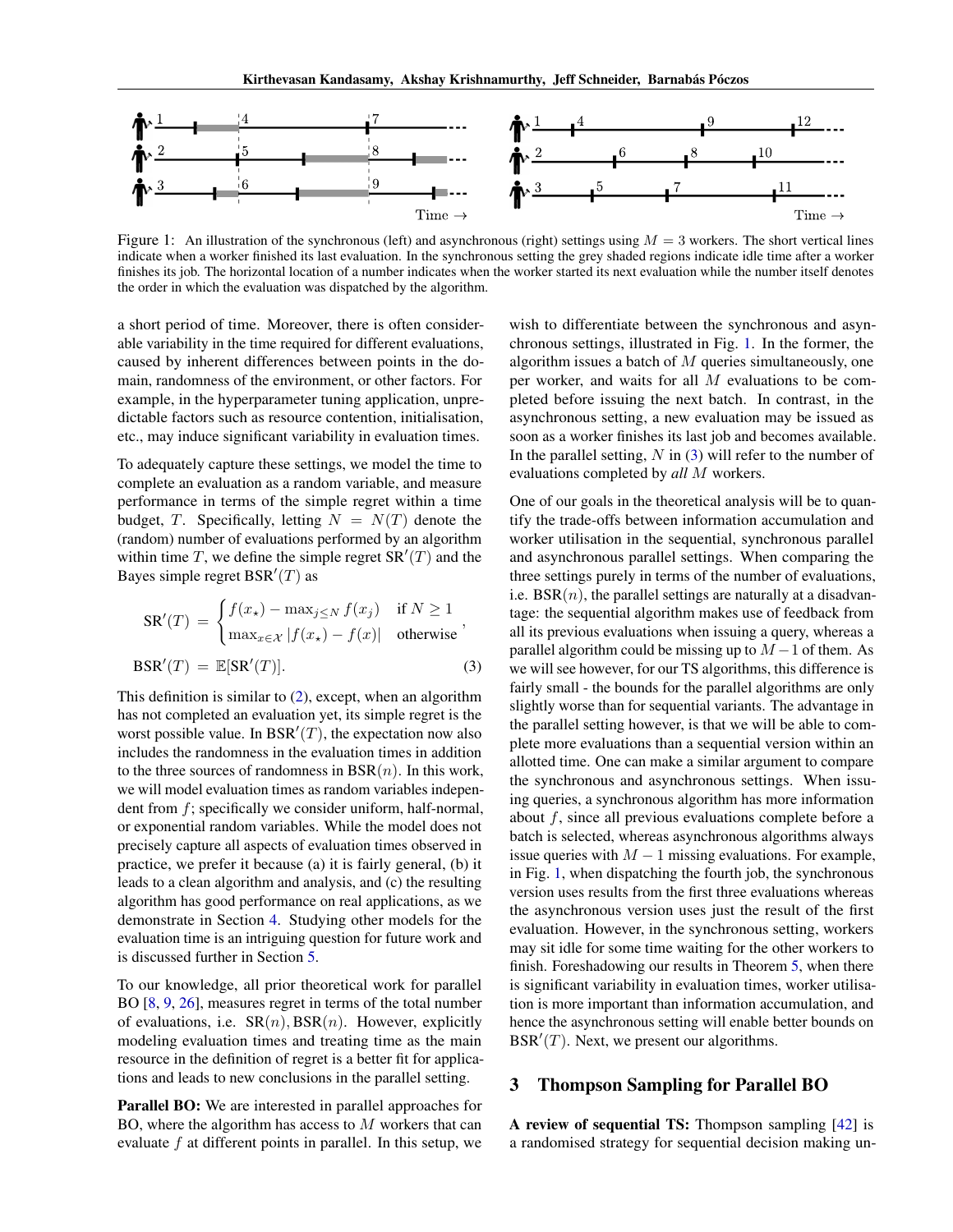der uncertainty. At step j, TS samples  $x_i$  according to the posterior probability that it is the optimum. That is,  $x_j$  is drawn from the posterior density  $p_{x_{\star}}(\cdot | \mathcal{D}_j)$  where  $\mathcal{D}_j = \{(x_i, y_i)\}_{i=1}^{j-1}$  is the history of query-observation pairs up to step  $j$ . For GPs, this allows for a very simple and elegant algorithm. Observe that we can write  $p_{x_\star}(x|\mathcal{D}_j) = \int p_{x_\star}(x|g) \, p(g|\mathcal{D}_j) \mathrm{d}g,$  and that  $p_{x_\star}(\cdot|g)$  puts all its mass at the maximiser  $\argmax_x g(x)$  of g. Therefore, at step  $j$ , we draw a sample  $g$  from the posterior for f conditioned on  $\mathcal{D}_j$  and set  $x_j = \argmax_x g(x)$  to be the maximiser of g. We then evaluate f at  $x_i$ . The resulting procedure, called seqTS, is displayed in Algorithm [1.](#page-3-0)

<span id="page-3-7"></span>

| <b>Algorithm 1:</b> seqTS                                                                                        | Thompson $[42]$ |
|------------------------------------------------------------------------------------------------------------------|-----------------|
| <b>Require:</b> Prior GP $\mathcal{GP}(\mathbf{0}, \kappa)$ .                                                    |                 |
| 1: $\mathcal{D}_1 \leftarrow \emptyset$ , $\mathcal{GP}_1 \leftarrow \mathcal{GP}(\mathbf{0}, \kappa)$ .         |                 |
| 2: for $j = 1, 2, $ do                                                                                           |                 |
| 3: Sample $g \sim \mathcal{GP}_i$ .                                                                              |                 |
| 4: $x_j \leftarrow \arg\max_{x \in \mathcal{X}} g(x)$ .                                                          |                 |
| 5: $y_i \leftarrow$ Query f at $x_i$ .                                                                           |                 |
| 6: $\mathcal{D}_{i+1} \leftarrow \mathcal{D}_i \cup \{(x_i, y_i)\}.$                                             |                 |
| Compute posterior $\mathcal{GP}_{j+1} = \mathcal{GP}(\mu_{\mathcal{D}_{j+1}}, \kappa_{\mathcal{D}_{j+1}})$<br>7: |                 |
| conditioned on $\mathcal{D}_{i+1}$ . See (1).                                                                    |                 |
| $8:$ end for                                                                                                     |                 |

<span id="page-3-0"></span>Asynchronous Parallel TS: For the asynchronously parallel setting, we propose a natural adaptation of the above algorithm. Precisely, when a worker finishes an evaluation, we update the posterior with the query-feedback pair, sample g from the posterior, and re-deploy the worker with an evaluation at  $x_j = \text{argmax}_x g(x)$ . The procedure, called asyTS, is displayed in Algorithm [2.](#page-3-1) In the first  $M$  steps, when at least one of the workers have not been assigned a job yet, the algorithm skips lines  $3-5$  $3-5$  and samples q from the prior GP,  $\mathcal{GP}_1$ , in line [6.](#page-3-4)

## Algorithm 2: asyTS

**Require:** Prior GP  $\mathcal{GP}(\mathbf{0}, \kappa)$ . 1:  $\mathcal{D}_1 \leftarrow \emptyset$ ,  $\mathcal{GP}_1 \leftarrow \mathcal{GP}(\mathbf{0}, \kappa)$ . 2: for  $j = 1, 2, ...$  do 3: Wait for a worker to finish.

<span id="page-3-2"></span>4:  $\mathcal{D}_j \leftarrow \mathcal{D}_{j-1} \cup \{(x', y')\}$  where  $(x', y')$  are the worker's previous query/observation.

5: Compute posterior  $\mathcal{GP}_j = \mathcal{GP}(\mu_{\mathcal{D}_j}, \kappa_{\mathcal{D}_j}).$ 

- 6: Sample  $g \sim \mathcal{GP}_j$ ,  $x_j \leftarrow \operatorname{argmax} g(x)$ .
- 7: Re-deploy worker to evaluate  $f$  at  $x_j$ .
- <span id="page-3-1"></span>8: end for

Synchronous Parallel TS: To illustrate comparisons, we also introduce a synchronous parallel version, synTS, which makes the following changes to Algorithm [2.](#page-3-1) In line [3](#page-3-2) we wait for all M workers to finish and compute the GP posterior with all  $M$  evaluations in lines  $4-5$ . In line [6](#page-3-4) we draw M samples and re-deploy all workers with evaluations at their maxima in line [7.](#page-3-6)

We wish to highlight the main methodological differences of our algorithms with prior work for parallel BO. Since existing methods select points using deterministic criteria such as UCB or EI, they need to *explicitly* enforce diversity of query points so as to prevent the algorithm from picking the same or similar points for all  $M$  workers. Consequently, such methods introduce additional hyperparameters and/or potentially expensive computational routines. In contrast, asyTS and synTS are essentially the same as their sequential counterpart and their computational complexity does not increase with  $M$ . In addition to this computational advantage, this conceptual simplicity results in robust empirical performance in practice. Our theoretical analysis shows that a straightforward application of TS works because its inherent randomness is sufficient to avoid redundant function evaluations when managing M workers in parallel. This phenomenon is confirmed by our experiments in Section [4,](#page-5-0) where we see that explicitly encouraging diversity does not improve the performance of asyTS. We demonstrate this empirically by constructing a variant asyHTS of asyTS which employs one such diversity scheme found in the literature. asyHTS performs either about the same as or slightly worse than asyTS in the many experiments we study in Section [4.](#page-5-0)

### <span id="page-3-8"></span>3.1 Theoretical Results

We now present our theoretical contributions. We analyse the performance of parallelised TS both with the number of evaluations  $n$  and the time budget  $T$  as the resource. In particular, we study how these rates change with the number of workers M and demonstrate that as M increases, while  $BSR(n)$  worsens slightly for the parallel settings when compared to the sequential setting,  $BSR'(T)$  can improve dramatically. We provide theorem statements here to convey key intuitions, with all formal statements and proofs deferred to [A](#page-10-0)ppendices A and [B.](#page-14-0) We use  $\leq, \leq$  to denote equality/inequality up to constant factors that are common across all theorem statements.

<span id="page-3-6"></span><span id="page-3-5"></span><span id="page-3-4"></span><span id="page-3-3"></span>Maximum Information Gain (MIG): As in prior work, our regret bounds involve the MIG [\[41\]](#page-9-2), which captures the statistical difficulty of the BO problem. It quantifies the maximum information a set of  $n$  observations provide about f. To define the MIG, and for subsequent convenience, we introduce one notational convention. For a finite subset  $A \subset \mathcal{X}$ , we use  $y_A = \{(x, f(x) + \epsilon) \mid x \in A\}$  to denote the query-observation pairs corresponding to the set A. The MIG is then defined as  $\Psi_n = \max_{A \subset \mathcal{X}, |A|=n} I(f; y_A)$ where  $I$  denotes the Shannon Mutual Information. Srini-vas et al. [\[41\]](#page-9-2) show that  $\Psi_n$  is sublinear in n for different classes of kernels; e.g. for the SE kernel,  $\Psi_n \propto \log(n)^{d+1}$ and for the Matérn kernel with smoothness parameter  $\nu$ ,  $\Psi_n \propto n^{1-\frac{\nu}{2\nu+d(d+1)}}$ .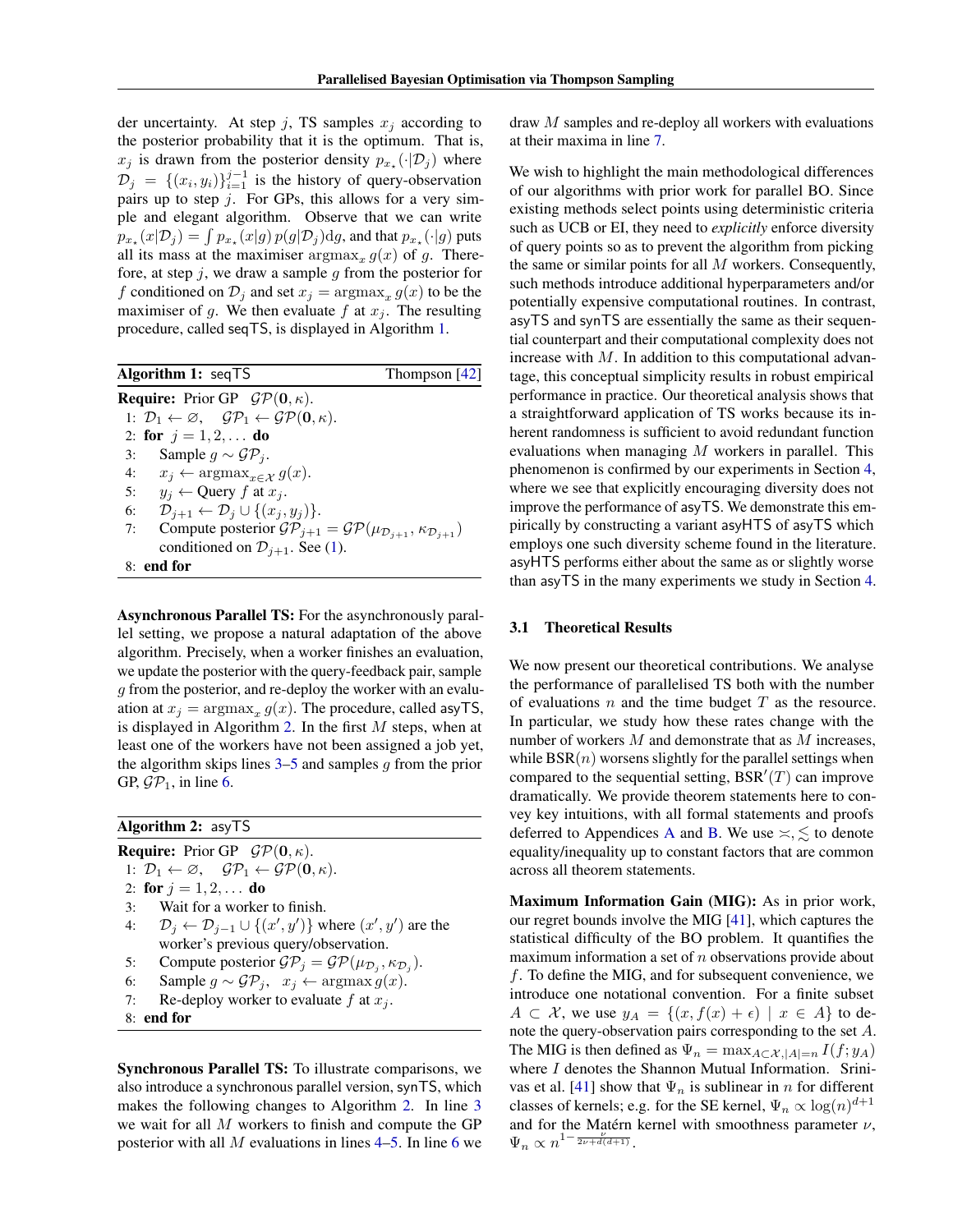Our first goal is to compare the simple regret  $BSR(n)$  after  $n$  evaluations for synTS and asyTS with that of seqTS. To this end, we prove the following theorem for seqTS which is a straightforward extension of a result in [\[35\]](#page-9-5).

<span id="page-4-2"></span>**Theorem 1** (Informal. BSR(*n*) for seqTS). Let 
$$
f \sim
$$
  
 $\mathcal{GP}(0, \kappa)$ . Then, for seqTS, BSR(*n*)  $\lesssim \sqrt{\Psi_n \log(n)/n}$ .

The first theoretical result of this paper, presented below in Theorem [2,](#page-4-1) bounds  $BSR(n)$  for synTS.

<span id="page-4-1"></span>**Theorem 2** (Informal. BSR(n) for synTS). Let  $f \sim$  $\mathcal{GP}(\mathbf{0}, \kappa)$ *. Then, for* synTS,

$$
\text{BSR}(n) \lesssim \frac{M\sqrt{\log(M)}}{n} + \sqrt{\frac{\Psi_n \log(n+M)}{n}}.
$$

A comparison of the bounds in Theorems [1](#page-4-2) and [2](#page-4-1) reveals that, for reasons explained before in Section [2,](#page-1-0) seqTS outperforms synTS purely in terms of the number of evaluations  $n$ . However, for large  $n$ , the first term in the bound for synTS vanishes faster than the latter, and the dependence on M in the latter term is insignificant when  $n \gg M$ . Hence, the difference between the sequential and synchronous parallel algorithms is small and negligible for large  $n$ . We also note that the leading constant for the second term is the same as that in Theorem [1.](#page-4-2) This implies a powerful conclusion: synTS with  $M$  parallel workers is almost as good as the sequential version with as many evaluations.

To present the results for the asynchronous setting, we introduce the following quantity  $\xi_M$ , which bounds the information we can gain about  $f$  from the evaluations in progress. Assume that we have completed  $n$  evaluations to  $f$  at the points in  $\mathcal{D}_n$  and that there are q evaluations in process at points in  $A_q$ . That is  $\mathcal{D}_n, A_q \subset \mathcal{X}, |\mathcal{D}_n| = n$  and  $|A_q| = q < M$ . Then  $\xi_M > 0$  satisfies the following for all  $n \geq 1$ ,

$$
\max_{A_q \subset \mathcal{X}, |A_q| < M} I(f; y_{A_q} | y_{\mathcal{D}_n}) \leq \frac{1}{2} \log(\xi_M). \tag{4}
$$

Our next result is a bound on  $BSR(n)$  for asyTS.

<span id="page-4-5"></span>**Theorem 3** (Informal. BSR(n) for asyTS). Let  $f \sim$  $\mathcal{GP}(\mathbf{0}, \kappa)$ *. Then, for* asyTS,

$$
\text{BSR}(n) \lesssim \sqrt{\frac{\xi_M \Psi_n \log(n)}{n}}.
$$

Unfortunately, this bound depends on  $\xi_M$  which can be quite large under general conditions. However,  $\xi_M$  is a well studied quantity in the GP literature; precisely, Desautels et al. [\[9\]](#page-8-8), Krause et al. [\[28\]](#page-8-17) show that  $\xi_M$  can be bounded by a kernel dependent constant  $C_{\kappa}$  by initially querying f using an uncertainty sampling procedure for  $\gamma_M$  samples. This sampling procedure, which iteratively samples the points with the largest variance in the GP, is asynchronously parallelisable. Desautels et al. [\[9\]](#page-8-8) shows that for the Matérn kernel,

with  $\gamma_M \simeq \text{poly}(M)$ , this procedure guarantees  $C_{\kappa} \leq e^e$ , and for the SE kernel, with  $\gamma_M \asymp M$ polylog $(M)$ , we can achieve any constant  $C_{\kappa} > 1$ , depending on the order of the polylog term. These values for  $C_{\kappa}$ ,  $\gamma_M$  are not absolute – by picking a larger  $\gamma_M$  we can achieve smaller  $C_{\kappa}$ . In all cases however,  $\gamma_M$  is at most polynomial in M and does not depend on  $n$ . We provide more details on the initialisation scheme in Appendix [A.4.](#page-14-1) By initialising asyTS with this sampling scheme, we obtain the bound below.

<span id="page-4-3"></span>**Corollary 4** (Informal. BSR $(n)$  for asyTS after initialisation). *Let* f ∼ GP(0, κ)*. By first initialising* asyTS *with an uncertainty sampling scheme [\[9,](#page-8-8) [28\]](#page-8-17), we have,*

$$
BSR(n) \lesssim \frac{\gamma_M}{n} + \sqrt{\frac{C_\kappa \Psi_n \log(n)}{n}}.
$$

Despite the dependence on the initialisation scheme and the constant term  $C_{\kappa}$ , Corollary [4](#page-4-3) is encouraging: since the first term in the bound vanishes faster than the latter, up to constant factors, asyTS with  $M$  parallel workers is almost as good as seqTS.

That said, we believe that bounds similar to Theorem [2](#page-4-1) should be obtainable for asyTS without the additional constant  $C_{\kappa}$  and without the initialisation scheme. For instance, asyTS performs very well in our experiments even though we do not use this initialisation scheme. We leave it to future work to resolve this gap.

Now that we have bounds on the regret as a function of the number of evaluations, we can turn to bounding  $BSR'(T)$ , the simple regret with time as the main resource. For this, we consider three different random distribution models for the time to complete a function evaluation: uniform, halfnormal, and exponential. We choose these three distributions since they exhibit three different notions of tail decay, namely bounded, sub-Gaussian, and sub-exponential<sup>[1](#page-4-4)</sup>. Table [1](#page-5-1) describes these distributions and states the expected number of evaluations  $n_{seq}$ ,  $n_{syn}$ ,  $n_{asy}$  for seqTS, synTS, asyTS respectively with  $M$  workers in time  $T$ . The final theoretical result of this paper, presented below, bounds  $BSR'(T)$  for the Thompson sampling variants.

<span id="page-4-0"></span>Theorem 5 (Informal, Simple regret with time for TS). *Let*  $f \sim \mathcal{GP}(0, \kappa)$  *and assume that for asy* TS,  $\xi_M$  *is bounded* by  $C_{\kappa}$  *after suitable initialisation. Assume that the times taken for an evaluation are i.i.d random variables with either uniform, half-normal or exponential distributions. Let*  $n_{seq}, n_{syn}, n_{asy}$  *be as given in Table [1.](#page-5-1) Then*  $n_{seq} \leq$  $n_{syn} \leq n_{asy}$  and BSR<sup>'</sup>(T) can be upper bounded by the *following terms for* seqTS*,* synTS*, and* asyTS*.*

$$
\text{seqTS: } \sqrt{\frac{\Psi_{n_{\text{seq}}}\log(n_{\text{seq}})}{n_{\text{seq}}}},
$$

<span id="page-4-4"></span><sup>&</sup>lt;sup>1</sup>While we study uniform, half-normal and exponential, analogous results for other distributions with similar tail behaviour are possible with the appropriate concentration inequalities. See Appendix [B.](#page-14-0)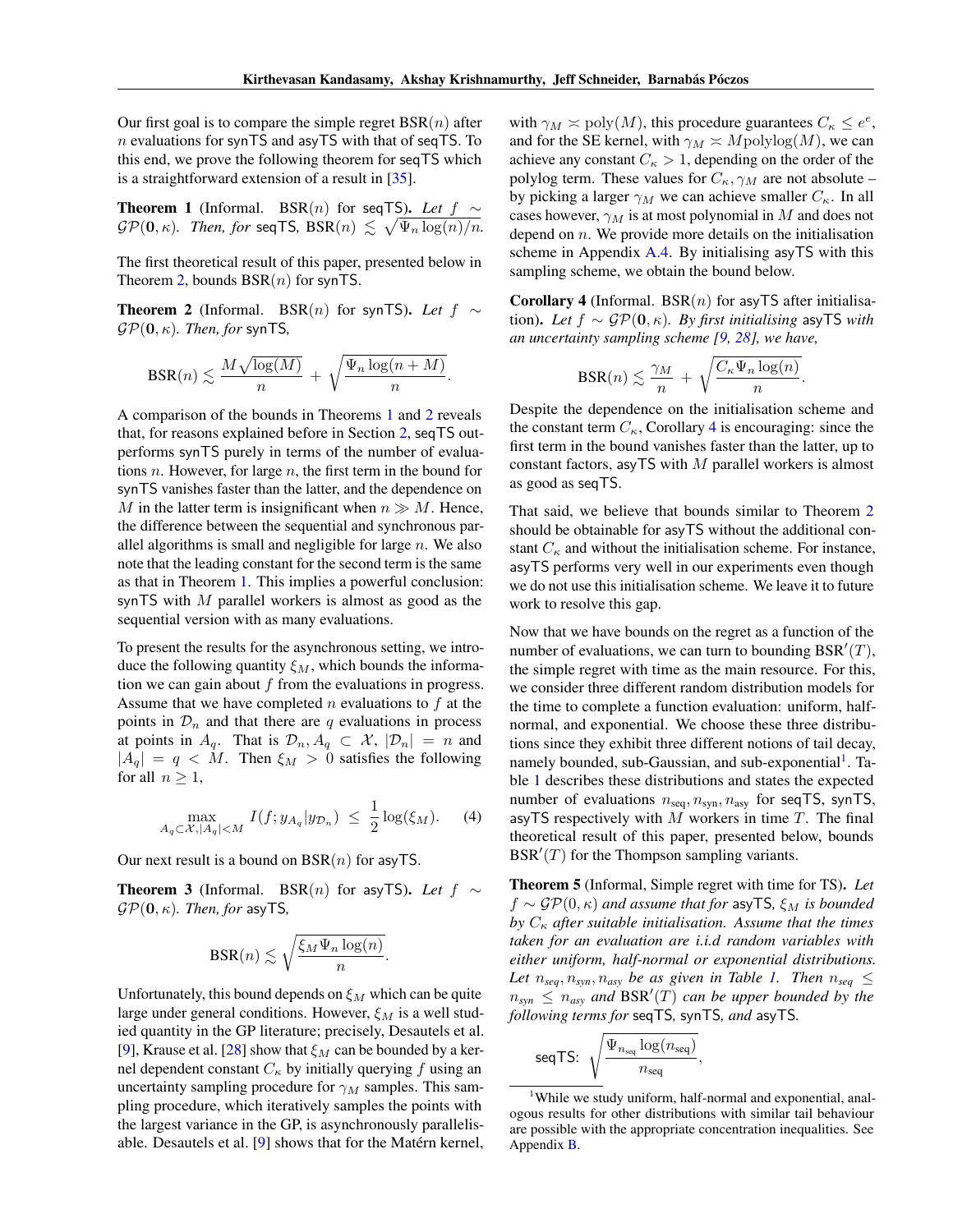| Distribution            | pdf $p(x)$                                                                                                                                                                                 | segTS                             | synTS                                      | asyTS                                                              |
|-------------------------|--------------------------------------------------------------------------------------------------------------------------------------------------------------------------------------------|-----------------------------------|--------------------------------------------|--------------------------------------------------------------------|
| Unif $(a, b)$           | $\frac{1}{b-a}$ for $x \in (a,b)$                                                                                                                                                          | $n_{\text{seq}} = \frac{2T}{b+a}$ | $n_{syn} = M \frac{T(M+1)}{a+bM}$          | $n_{\text{asy}} = Mn_{\text{seq}} \left( > n_{\text{syn}} \right)$ |
| $\mathcal{HN}(\zeta^2)$ | $\frac{\sqrt{2}}{\zeta\sqrt{\pi}}e^{-\frac{x^2}{2\zeta^2}}$ for $x>0$ $n_{\text{seq}} = \frac{T\sqrt{\pi}}{\zeta\sqrt{2}}$ $n_{\text{syn}} \approx \frac{Mn_{\text{seq}}}{\sqrt{\log(M)}}$ |                                   |                                            | $n_{\rm{asy}} = Mn_{\rm{seq}}$                                     |
| $Exp(\lambda)$          | $\lambda e^{-\lambda x}$ for $x>0$                                                                                                                                                         | $n_{\text{seq}} = \lambda T$      | $n_{syn} \asymp \frac{M n_{seq}}{\log(M)}$ | $n_{\rm asy} = Mn_{\rm seq}$                                       |

<span id="page-5-1"></span>Table 1: The second column shows the probability density functions  $p(x)$  for the uniform Unif $(a, b)$ , half-normal  $\mathcal{HN}(\zeta^2)$ , and exponential  $Exp(\lambda)$  distributions. The subsequent columns show the expected number of evaluations  $n_{seq}, n_{syn}, n_{asy}$  for seqTS, synTS, and asyTS respectively with M workers. synTS always completes fewer evaluations than asyTS; e.g., in the exponential case, the difference could be a  $log(M)$  factor.

$$
\begin{aligned} \text{synTS:} \quad & \frac{M\sqrt{\log(M)}}{n_{\text{syn}}} + \sqrt{\frac{\Psi_{n_{\text{syn}}}\log(n_{\text{syn}}+M)}{n_{\text{syn}}}}, \\ \text{asyTS:} \quad & \frac{\text{poly}(M)}{n_{\text{asy}}} + \sqrt{\frac{C_{\kappa}\Psi_{n_{\text{asy}}}\log(n_{\text{asy}})}{n_{\text{asy}}}}. \end{aligned}
$$

As the above bounds are decreasing with the number of evaluations and since  $n_{\text{seq}} < n_{\text{syn}} < n_{\text{asy}}$ , the bound for BSR'(T) shows the opposite trend to  $BSR(n)$ : asyTS is better than synTS which is better than seqTS. While the difference between synTS and asyTS is only a constant factor for the uniform distribution, it grows with the number of workers M for heavier tailed distributions;  $\sqrt{\log(M)}$ for the half-normal and  $log(M)$  for the exponential. Hence, as the number of workers  $M$  increases, asyTS becomes increasingly attractive when compared to synTS. Intuitively, when there is more variability in evaluations, workers may sit idle for longer in the synchronous setting and hence synTS will complete fewer evaluations than asyTS.

Synopsis: The take-aways of our theoretical analysis can be summarised as follows. Theorems [2](#page-4-1) and [3](#page-4-5) show that since the synchronous setting has more information than the asynchronous setting, it achieves a better bound for  $BSR(n)$ . Therefore, if function evaluations deterministically take the same amount of time, the synchronous algorithm may be preferred. Further, in some applications, we are necessarily in the synchronous setting. For example, in pre-clinical drug discovery, high throughput screening equipment can test a few thousand compounds in parallel, but only in batches [\[16\]](#page-8-18). However, Theorem [5](#page-4-0) contends that if there is significant variability in evaluation times, then it is prudent to be asynchronous despite the lack of information when compared to the synchronous setting.

A note on the proofs: To lift the sequential TS proof of Russo and Van Roy [\[35\]](#page-9-5) to the synchronous case we exploit several properties of TS in this setting; for example, the distribution of  $x_j | \mathcal{D}_j$  is the same as  $x_* | \mathcal{D}_j$ , all jobs in one batch are completed before the next, and that conditioned on the randomness of the algorithm, the jobs in one batch are deterministic. These properties, along with a careful decomposition of terms in the instantaneous regret yields the bound. Unfortunately these properties do not hold in the asynchronous case, and we resort to techniques from Desautels et al. [\[9\]](#page-8-8) to bound the MIG via uncertainty sampling. For Theorem [5,](#page-4-0) we establish concentration results for sums of random variables and sums of their maxima. The proofs of the uniform and half-normal cases uses standard sub-Gaussianity arguments whereas the proof for the exponential distribution uses a logarithmic Sobolev inequality and Herbst's argument [\[6\]](#page-8-19).

### <span id="page-5-0"></span>4 Experiments

We compare parallelised TS with a comprehensive suite of parallel BO methods from the literature on a series of synthetic experiments and a hyper-parameter tuning task on the CIFAR-10 dataset.

Methods: *Synchronous Methods:* synRAND: synchronous random sampling, synTS: synchronous TS, synBUCB from [\[9\]](#page-8-8), synUCBPE from [\[8\]](#page-8-7). *Aynchronous Methods:* asyRAND: asynchronous random sampling, asyHUCB: an asynchronous version of UCB with hallucinated ob-servations [\[9,](#page-8-8) [11\]](#page-8-9), asyUCB: asynchronous upper confidence bound [\[41\]](#page-9-2), asyEI: asynchronous expected improvement [\[21\]](#page-8-3), asyTS: asynchronous TS, asyHTS: asynchronous TS with hallucinated observations to explicitly encourage diversity. This last method is based on asyTS but bases the posterior on  $\mathcal{D}_j \cup \{(x, \mu_{\mathcal{D}_j}(x))\}_{x \in F_j}$  in line [5](#page-3-3) of Algorithm [2,](#page-3-1) where  $F_j$  are the points in evaluation by other workers at step j and  $\mu_{\mathcal{D}_j}$  is the posterior mean conditioned on just  $\mathcal{D}_j$ ; this preserves the mean of the GP, but shrinks the variance around the points in  $F_i$ . This method is inspired by [\[9,](#page-8-8) [11\]](#page-8-9), who use such hallucinations for UCB/EItype strategies so as to discourage picking points close to those that are already in evaluation. asyUCB and asyEI directly use the sequential UCB and EI criteria, since the asynchronous versions do not repeatedly pick the same point for all workers. asyHUCB adds hallucinated observations to encourage diversity and is similar to [\[11\]](#page-8-9) (who use EI instead) and is also an asynchronous version of [\[9\]](#page-8-8). While there are other methods for parallel BO, many of them are either computationally quite expensive and/or require tuning several hyperparameters which might affect performance; They are not straightforward to implement and their implementations are not publicly available. Appendix [C](#page-21-0) describes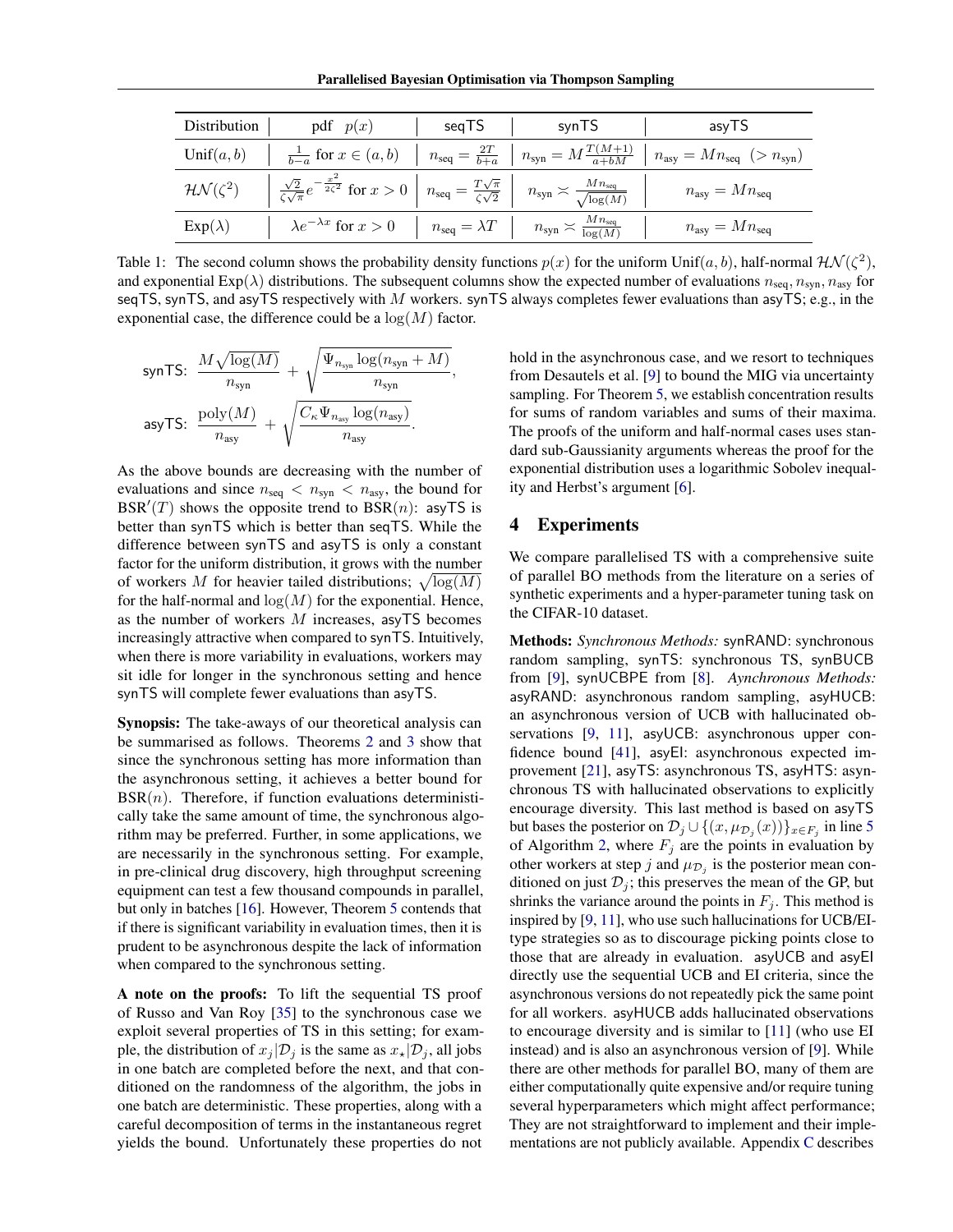

<span id="page-6-0"></span>Figure 2: Results on the synthetic experiments. The title states the function used, its dimensionality  $d$ , the number of workers  $M$  and the distribution used for the time. All distributions were constructed so that the expected time for one evaluation was one time unit. The dotted lines depict synchronous methods while the solid lines are for asynchronous methods. The error bars indicate one standard error. All figures were averaged over at least 15 experiments.

implementation details for all methods.

Synthetic Experiments: We first present some results on a suite of benchmarks for global optimisation. To better align with our theoretical analysis, we add Gaussian noise to the function value when querying. This makes the problem more challenging than standard global optimisation where evaluations are not noisy. In our first experiment, we corroborate the claims in Theorems [1,](#page-4-2) [2,](#page-4-1) and [3](#page-4-5) by comparing the performance of seqTS, synTS, and asyTS in terms of the number of evaluations  $n$  on the Park1 function. The results, displayed in the first panel of Fig. [2,](#page-6-0) confirm that when comparing solely in terms of  $n$ , the sequential version outperforms the parallel versions while synchronous does marginally better than asynchronous.

Next, we present results on a series of global optimisation benchmarks with different values for the number of parallel workers M. We model the evaluation "time" as a random variable that is drawn from either a uniform, half-normal, exponential, or Pareto<sup>[2](#page-6-1)</sup> distribution. Each time a worker makes an evaluation, we also draw a sample from this time distribution and maintain a queue to simulate the different start and finish times for each evaluation. The results are presented in Fig. [2](#page-6-0) where we plot the simple regret  $SR'(T)$ against (simulated) time  $T$ . In the Park2 experiment, all asynchronous methods perform roughly the same and outperform the synchronous methods. On all other the other problems, asyTS performs best among the asynchronous methods and synTS among the synchronous methods. asy-

HTS, which also uses hallucinated observations, performs about the same or slightly worse than asyTS, demonstrating that there is no need to explicitly encourage diversity in TS. It is worth emphasizing that the improvement of TS over other methods become larger as M increases (e.g.  $M > 20$ ). We believe that the ability to scale robustly with the number of workers is primarily due to the conceptual simplicity of our approach. Appendix [C](#page-21-0) provides more details on these functions and additional synthetic experiments.

Image Classification on Cifar-10: We experiment with tuning hyperparameters of a 6 layer convolutional neural network on an image classification task on the Cifar-10 dataset [\[29\]](#page-8-20). We tune the number of filters/neurons at each layer in the range (16, 256). Here, each function evaluation trains the model on 10K images for 20 epochs and computes the validation accuracy on a validation set of 10K images. Our implementation uses Tensorflow [\[1\]](#page-7-2) and we use a parallel set up of  $M = 4$  Titan X GPUs. The number of filters influences the training time which varied between  $\sim$  4 to  $\sim$  16 minutes depending on the size of the model. Note that this deviates from our theoretical analysis which treats function evaluation times as independent random variables, but it still introduces variability to evaluation times and demonstrates the robustness of our approach. Each method is given a budget of 2 hours to find the best model by optimising accuracy on a validation set. These evaluations are noisy since the result of each training procedure depends on the initial parameters of the network and other stochasticity in the training procedure. Since the true value of this function is unknown, we simply report the best validation error achieved by each method. Due to the expensive nature of

<span id="page-6-1"></span><sup>&</sup>lt;sup>2</sup>A Pareto distribution with parameter k has a pdf which decays  $p(x) \propto x^{-(k+1)}$ .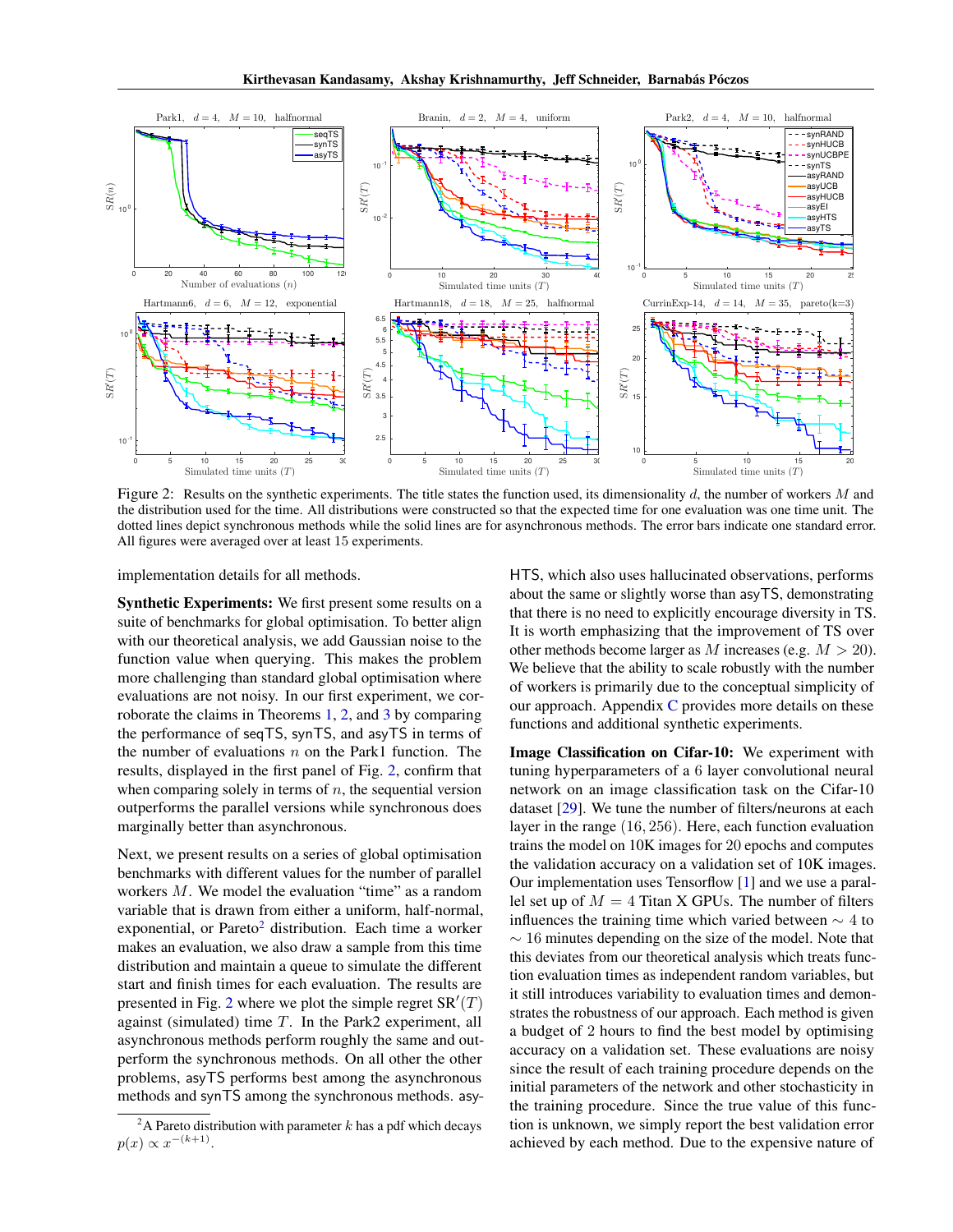

| synBUCB           | synTS                                                  | asyRAND          |
|-------------------|--------------------------------------------------------|------------------|
| $25.63 \pm 0.002$ | $22.83 \pm 1.01$                                       | $23.93 \pm 1.78$ |
|                   |                                                        |                  |
| asyEl             | asyHUCB                                                | asyTS            |
|                   | $19.49 \pm 0.21$   $22.14 \pm 1.12$   $19.53 \pm 0.11$ |                  |

<span id="page-7-3"></span>Figure 3: Results on the Cifar-10 experiment. Left: The best validation set error vs time for each method (lower is better). Top: Test set error after training the best model chosen by each method for 80 epochs. The results presented are averaged over 9 experiments.

this experiment we only compare 6 of the above methods. The results are presented in Fig. [3.](#page-7-3) asyTS performs best on the validation error. The following are ranges for the number of evaluations for each method over 9 experiments; *synchronous:* synBUCB: 56 - 68, synTS: 56 - 68. *asynchronous:* asyRAND: 93 - 105, asyEI: 83 - 92, asyHUCB: 85 - 92, asyTS: 80 - 88.

While 20 epochs is insufficient to completely train a model, the validation error gives a good indication of how well the model would perform after sufficient training. In Fig. [3,](#page-7-3) we also give the error on a test set of 10K images after training the best model chosen by each algorithm to completion, i.e. for 80 epochs. asyTS and asyEI are able to recover the best models which achieve an accuracy of about 80%. While this falls short of state of the art results on Cifar-10 (for e.g. [\[14\]](#page-8-21)), it is worth noting that we use only a small subset of the Cifar-10 dataset and a relatively small model. Nonetheless, it demonstrates the superiority of our approach over other baselines.

# <span id="page-7-1"></span>5 Conclusion

We study parallelised versions of TS for synchronous and asynchronous BO. Theoretically, we demonstrate that the algorithms synTS and asyTS perform as well as their purely sequential counterpart in terms of number of evaluations. However, when we factor in time, asyTS outperforms the other two versions. Practically, the main advantage of the proposed methods over prior approaches are conceptual simplicity and straightforward implementation, which enables us to scale robustly to a large number of workers.

We close with some avenues for future research. One challenge that we have already mentioned, is bounding the regret for asyTS without the initialisation procedure. Second, we are interested in other models for evaluation times, for example to capture correlations between the evaluation time and the query point  $x_j \in \mathcal{X}$  that arise in practice, such as in our CNN experiment. We believe that in such problems, even sequential algorithms might be different from the conventional BO methods. One could also consider models

where some workers are slower than the rest. Third, in the asynchronous setting, there might be instances where the algorithm might choose to kill an evaluation in progress based on the result of a completed job. The algorithm might also choose to wait for another evaluation to finish without immediately deploying a free worker, so as to incorporate additional information. Finally, an open challenge for TS in GPs is maximising the sample  $g$  (step [4,](#page-3-7) Algorithm [1\)](#page-3-0) which can be computationally challenging as  $q$  is a random quantity (See Appendix [C\)](#page-21-0). We look forward to pursuing these directions.

#### Acknowledgements

This research is partly funded by DOE grant DESC0011114, NSF grant IIS1563887, the Darpa D3M program, and AFRL. KK is supported by a Facebook fellowship and a Siebel scholarship.

#### References

- <span id="page-7-2"></span>[1] Martín Abadi, Ashish Agarwal, Paul Barham, Eugene Brevdo, Zhifeng Chen, Craig Citro, Greg S Corrado, Andy Davis, Jeffrey Dean, Matthieu Devin, Sanjay Ghemawat, Ian Goodfellow, Andrew Harp, Geoffrey Irving, Michael Isard, Yangqing Jia, Rafal Jozefowicz, Lukasz Kaiser, Manjunath Kudlur, Josh Levenberg, Dan Mane, Rajat Monga, Sherry Moore, Derek Murray, Chris Olah, Mike Schuster, Jonathon Shlens, Benoit Steiner, Ilya Sutskever, Kunal Talwar, Paul Tucker, Vincent Vanhoucke, Vijay Vasudevan, Fernanda Viegas, Oriol Vinyals, Pete Warden, Martin Wattenberg, Martin Wicke, Yuan Yu, and Xiaoqiang Zheng. Tensorflow: Large-scale machine learning on heterogeneous distributed systems. *arXiv:1603.04467*, 2016.
- <span id="page-7-4"></span>[2] Robert J Adler. *An Introduction to Continuity, Extrema, and Related Topics for General Gaussian Processes*. IMS, 1990.
- <span id="page-7-0"></span>[3] Shipra Agrawal and Navin Goyal. Analysis of thompson sampling for the multi-armed bandit problem. In *Conference on Learning Theory (COLT)*, 2012.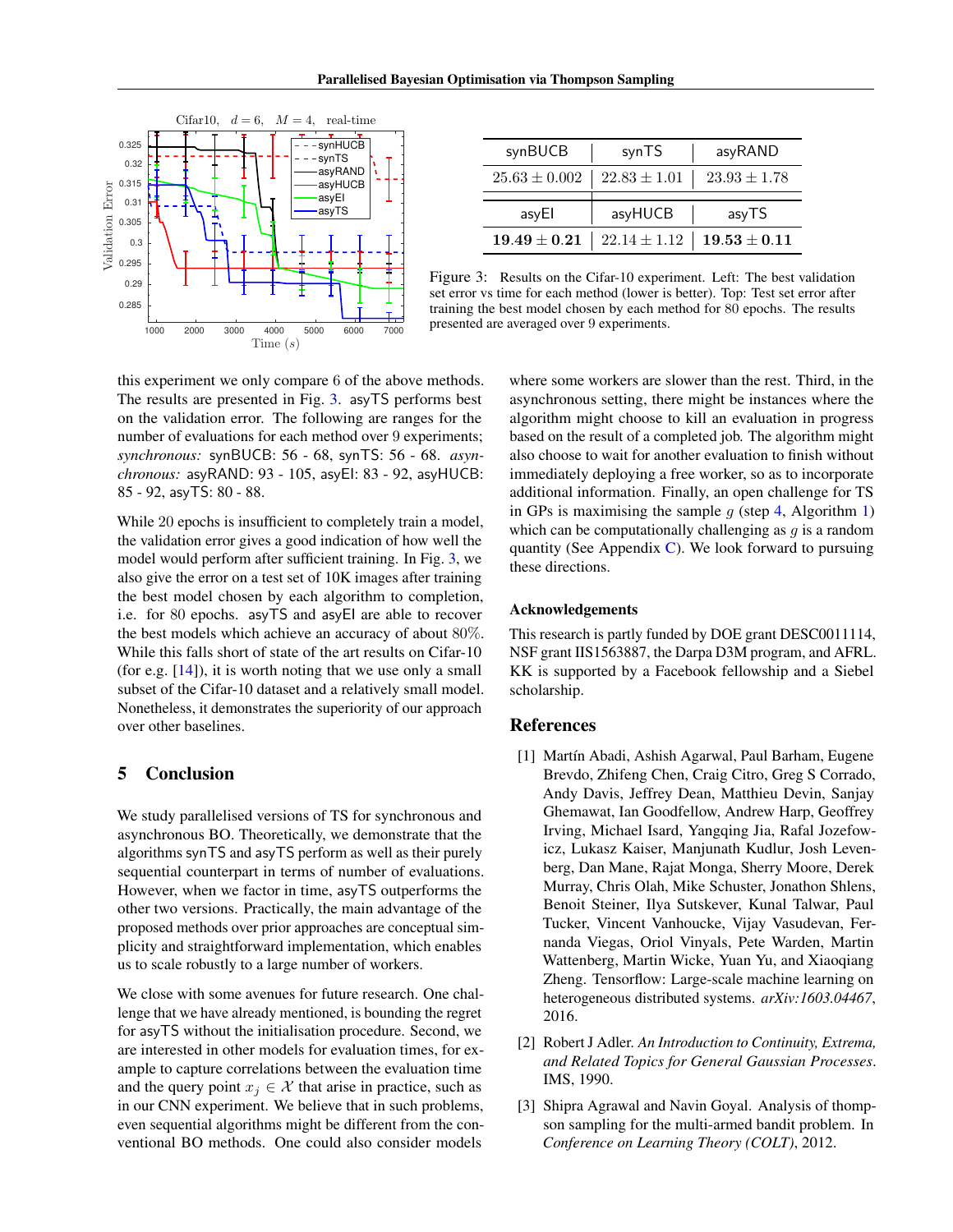- <span id="page-8-4"></span>[4] Hildo Bijl, Thomas B Schön, Jan-Willem van Wingerden, and Michel Verhaegen. A Sequential Monte Carlo approach to Thompson sampling for Bayesian optimization. *arXiv preprint arXiv:1604.00169*, 2016.
- <span id="page-8-23"></span>[5] Stéphane Boucheron and Maud Thomas. Concentration inequalities for order statistics. *Electronic Communications in Probability*, 2012.
- <span id="page-8-19"></span>[6] Stéphane Boucheron, Gábor Lugosi, and Pascal Massart. *Concentration inequalities: A nonasymptotic theory of independence*. Oxford University Press, 2013.
- <span id="page-8-5"></span>[7] Sayak Ray Chowdhury and Aditya Gopalan. On kernelized multi-armed bandits. *arXiv:1704.00445*, 2017.
- <span id="page-8-7"></span>[8] Emile Contal, David Buffoni, Alexandre Robicquet, and Nicolas Vayatis. Parallel Gaussian process optimization with upper confidence bound and pure exploration. In *European Conference on Machine Learning (ECML/PKDD)*, 2013.
- <span id="page-8-8"></span>[9] Thomas Desautels, Andreas Krause, and Joel W Burdick. Parallelizing exploration-exploitation tradeoffs in Gaussian process bandit optimization. *Journal of Machine Learning Research (JMLR)*, 2014.
- <span id="page-8-22"></span>[10] Subhashis Ghosal and Anindya Roy. Posterior consistency of Gaussian process prior for nonparametric binary regression". *Annals of Statistics*, 2006.
- <span id="page-8-9"></span>[11] David Ginsbourger, Janis Janusevskis, and Rodolphe Le Riche. Dealing with asynchronicity in parallel gaussian process based global optimization. In *Conference of the ERCIM WG on Computing and Statistics*, 2011.
- <span id="page-8-0"></span>[12] Javier Gonzalez, Joseph Longworth, David James, and Neil Lawrence. Bayesian Optimization for Synthetic Gene Design. In *NIPS Workshop on Bayesian Optimization in Academia and Industry*, 2014.
- <span id="page-8-10"></span>[13] Javier González, Zhenwen Dai, Philipp Hennig, and Neil D Lawrence. Batch Bayesian Optimization via Local Penalization. *arXiv:1505.08052*, 2015.
- <span id="page-8-21"></span>[14] Kaiming He, Xiangyu Zhang, Shaoqing Ren, and Jian Sun. Deep residual learning for image recognition. In *IEEE Conference on Computer Vision and Pattern Recognition (CVPR)*, 2016.
- <span id="page-8-13"></span>[15] José Miguel Hernández-Lobato, James Requeima, Edward O Pyzer-Knapp, and Alán Aspuru-Guzik. Parallel and distributed thompson sampling for largescale accelerated exploration of chemical space. *arXiv preprint arXiv:1706.01825*, 2017.
- <span id="page-8-18"></span>[16] James P Hughes, Stephen Rees, S Barrett Kalindjian, and Karen L Philpott. Principles of early drug discovery. *British journal of pharmacology*, 162(6):1239– 1249, 2011.
- <span id="page-8-1"></span>[17] Frank Hutter, Holger H Hoos, and Kevin Leyton-Brown. Sequential model-based optimization for general algorithm configuration. In *LION*, 2011.
- <span id="page-8-14"></span>[18] Brett W Israelsen, Nisar R Ahmed, Kenneth Center, Roderick Green, and Winston Bennett. Towards adaptive training of agent-based sparring partners for fighter pilots. In *AIAA Information Systems-AIAA Infotech@ Aerospace*, page 0343, 2017.
- <span id="page-8-11"></span>[19] Janis Janusevskis, Rodolphe Le Riche, David Ginsbourger, and Ramunas Girdziusas. Expected Improvements for the Asynchronous Parallel Global Optimization of Expensive Functions: Potentials and Challenges. In *Learning and Intelligent Optimization*, 2012.
- <span id="page-8-25"></span>[20] D. R. Jones, C. D. Perttunen, and B. E. Stuckman. Lipschitzian Optimization Without the Lipschitz Constant. *J. Optim. Theory Appl.*, 1993.
- <span id="page-8-3"></span>[21] Donald R. Jones, Matthias Schonlau, and William J. Welch. Efficient global optimization of expensive black-box functions. *J. of Global Optimization*, 1998.
- <span id="page-8-15"></span>[22] Pooria Joulani, Andras Gyorgy, and Csaba Szepesvári. Online learning under delayed feedback. In *International Conference on Machine Learning (ICML)*, 2013.
- <span id="page-8-16"></span>[23] Kwang-Sung Jun, Kevin Jamieson, Robert Nowak, and Xiaojin Zhu. Top arm identification in multi-armed bandits with batch arm pulls. In *Artificial Intelligence and Statistics (AISTATS)*, 2016.
- <span id="page-8-24"></span>[24] Kirthevasan Kandasamy, Jeff Schenider, and Barnabás Póczos. High Dimensional Bayesian Optimisation and Bandits via Additive Models. In *International Conference on Machine Learning*, 2015.
- <span id="page-8-26"></span>[25] Kirthevasan Kandasamy, Gautam Dasarathy, Junier Oliva, Jeff Schenider, and Barnabás Póczos. Gaussian Process Bandit Optimisation with Multi-fidelity Evaluations. In *Advances in Neural Information Processing Systems (NIPS)*, 2016.
- <span id="page-8-12"></span>[26] Tarun Kathuria, Amit Deshpande, and Pushmeet Kohli. Batched gaussian process bandit optimization via determinantal point processes. In *Advances in Neural Information Processing Systems (NIPS)*, 2016.
- <span id="page-8-6"></span>[27] Emilie Kaufmann, Nathaniel Korda, and Rémi Munos. Thompson sampling: An asymptotically optimal finitetime analysis. In *ALT*, volume 12, pages 199–213. Springer, 2012.
- <span id="page-8-17"></span>[28] Andreas Krause, Ajit Singh, and Carlos Guestrin. Near-optimal sensor placements in gaussian processes: Theory, efficient algorithms and empirical studies. *Journal of Machine Learning Research*, 9(Feb):235– 284, 2008.
- <span id="page-8-20"></span>[29] Alex Krizhevsky and Geoffrey Hinton. Learning multiple layers of features from tiny images, 2009.
- <span id="page-8-2"></span>[30] R. Martinez-Cantin, N. de Freitas, A. Doucet, and J. Castellanos. Active Policy Learning for Robot Plan-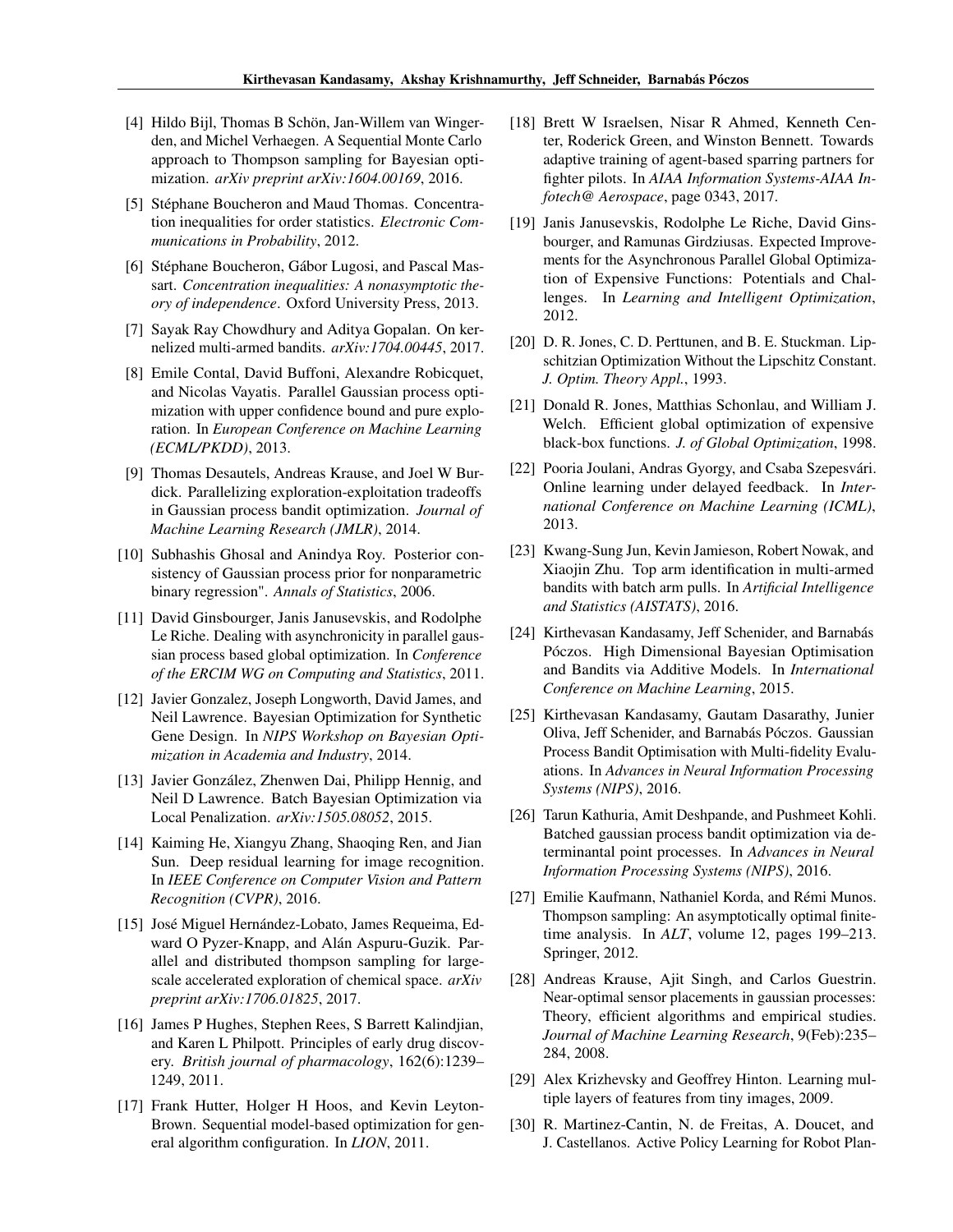ning and Exploration under Uncertainty. In *Proceedings of Robotics: Science and Systems*, 2007.

- <span id="page-9-10"></span>[31] Ian Osband, Charles Blundell, Alexander Pritzel, and Benjamin Van Roy. Deep exploration via bootstrapped dqn. In *Advances in Neural Information Processing Systems (NIPS)*, 2016.
- <span id="page-9-0"></span>[32] David Parkinson, Pia Mukherjee, and Andrew R Liddle. A Bayesian model selection analysis of WMAP3. *Physical Review*, 2006.
- <span id="page-9-11"></span>[33] Kent Quanrud and Daniel Khashabi. Online learning with adversarial delays. In *Advances in Neural Information Processing Systems (NIPS)*, 2015.
- <span id="page-9-12"></span>[34] C.E. Rasmussen and C.K.I. Williams. *Gaussian Processes for Machine Learning*. Adaptative computation and machine learning series. University Press Group Limited, 2006.
- <span id="page-9-5"></span>[35] Daniel Russo and Benjamin Van Roy. Learning to optimize via posterior sampling. *Mathematics of Operations Research*, 39(4):1221–1243, 2014.
- <span id="page-9-6"></span>[36] Daniel Russo and Benjamin Van Roy. An Informationtheoretic analysis of Thompson sampling. *Journal of Machine Learning Research (JMLR)*, 2016.
- <span id="page-9-13"></span>[37] MW. Seeger, SM. Kakade, and DP. Foster. Information Consistency of Nonparametric Gaussian Process Methods. *IEEE Transactions on Information Theory*, 2008.
- <span id="page-9-7"></span>[38] Amar Shah and Zoubin Ghahramani. Parallel predictive entropy search for batch global optimization of expensive objective functions. In *Advances in Neural Information Processing Systems (NIPS)*, 2015.
- <span id="page-9-4"></span>[39] Bobak Shahriari, Ziyu Wang, Matthew W Hoffman, Alexandre Bouchard-Côté, and Nando de Freitas. An Entropy Search Portfolio for bayesian Optimization. *arXiv preprint arXiv:1406.4625*, 2014.
- <span id="page-9-1"></span>[40] Jasper Snoek, Hugo Larochelle, and Ryan P Adams. Practical Bayesian Optimization of Machine Learning Algorithms. In *Advances in Neural Information Processing Systems*, 2012.
- <span id="page-9-2"></span>[41] Niranjan Srinivas, Andreas Krause, Sham Kakade, and Matthias Seeger. Gaussian Process Optimization in the Bandit Setting: No Regret and Experimental Design. In *ICML*, 2010.
- <span id="page-9-3"></span>[42] W. R. Thompson. On the Likelihood that one Unknown Probability Exceeds Another in View of the Evidence of Two Samples. *Biometrika*, 1933.
- <span id="page-9-8"></span>[43] Jialei Wang, Scott C Clark, Eric Liu, and Peter I Frazier. Parallel Bayesian Global Optimization of Expensive Functions. *arXiv:1602.05149*, 2016.
- [44] Zi Wang, Chengtao Li, Stefanie Jegelka, and Pushmeet Kohli. Batched high-dimensional bayesian optimization via structural kernel learning. *arXiv:1703.01973*, 2017.
- [45] Zi Wang, Clement Gehring, Pushmeet Kohli, and Stefanie Jegelka. Batched large-scale bayesian optimization in high-dimensional spaces. In *AISTATS*, 2018.
- <span id="page-9-9"></span>[46] Jian Wu and Peter Frazier. The parallel knowledge gradient method for batch bayesian optimization. In *Advances In Neural Information Processing Systems*, 2016.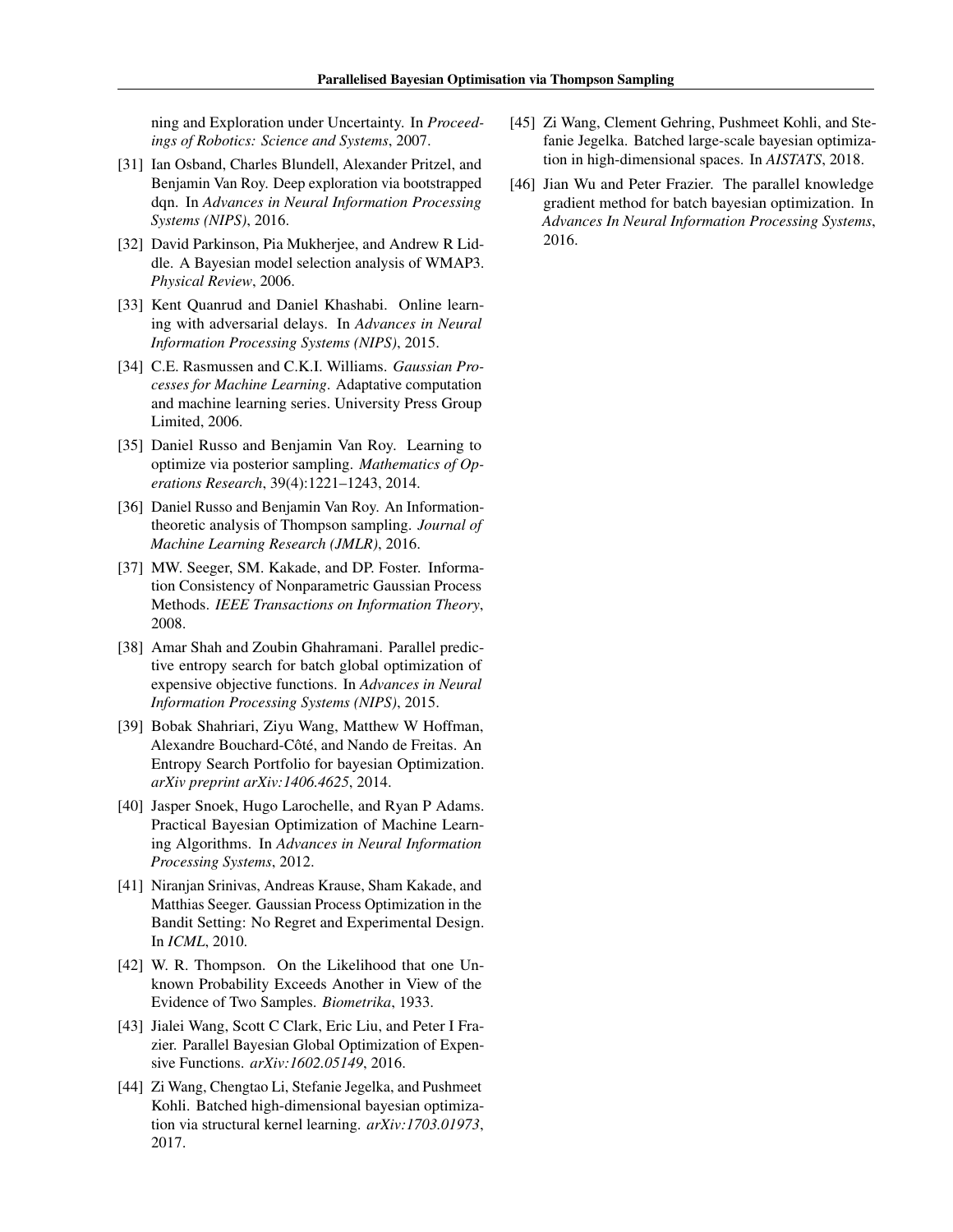# Appendix

# <span id="page-10-0"></span>A Theoretical Analysis for Parallelised Thompson Sampling in GPs

#### A.1 Some Relevant Results on GPs and GP Bandits

We first review some related results on GPs and GP bandits. We begin with the definition of the *Maximum Information Gain* (MIG) which characterises the statistical difficulty of GP bandits [\[41\]](#page-9-2).

<span id="page-10-3"></span>**Definition 6** (Maximum Information Gain [\[41\]](#page-9-2)). Let  $f \sim \mathcal{GP}(\mathbf{0}, \kappa)$  where  $\kappa : \mathcal{X}^2 \to \mathbb{R}$ . Let  $A = \{x_1, \ldots, x_n\} \subset \mathcal{X}$  be *a finite subset. Let*  $f_A, \epsilon_A \in \mathbb{R}^n$  *such that*  $(f_A)_i = f(x_i)$  *and*  $(\epsilon_A)_i \sim \mathcal{N}(0, \eta^2)$ *. Let*  $y_A = f_A + \epsilon_A \in \mathbb{R}^n$ *. Denote the Shannon Mutual Information by* I*. The MIG is the maximum information we can gain about* f *using* n *evaluations. That is,*

$$
\Psi_n = \max_{A \subset \mathcal{X}, |A| = n} I(f; y_A).
$$

Srinivas et al. [\[41\]](#page-9-2) and Seeger et al. [\[37\]](#page-9-13) provide bounds on the MIG for different classes of kernels. For example for the SE kernel,  $\Psi_n \approx \log(n)^{d+1}$  and for the Matérn kernel with smoothness parameter  $\nu$ ,  $\Psi_n \approx n^{\frac{d(d+1)}{2\nu+d(d+1)}}\log(n)$ . The next theorem due to Srinivas et al. [\[41\]](#page-9-2) bounds the sum of variances of a GP using the MIG.

<span id="page-10-4"></span>**Lemma** 7 (Lemma 5.2 and 5.3 in [\[41\]](#page-9-2)). Let  $f \sim GP(0, \kappa)$ ,  $f : \mathcal{X} \to \mathbb{R}$  and each time we query at any  $x \in \mathcal{X}$  we *observe*  $y = f(x) + \epsilon$ , where  $\epsilon \sim \mathcal{N}(0, \eta^2)$ . Let  $\{x_1, \ldots, x_n\}$  be an arbitrary set of *n* evaluations to f where  $x_j \in \mathcal{X}$ *for all* j. Let  $\sigma_{j-1}^2$  denote the posterior variance conditioned on the first j  $-1$  of these queries,  $\{x_1,\ldots,x_{j-1}\}$ . Then,  $\sum_{j=1}^n \sigma_{j-1}^2(x_j) \leq \frac{2}{\log(1+\eta^{-2})} \Psi_n.$ 

Next we will need the following regularity condition on the derivatives of the GP sample paths. When  $f \sim \mathcal{GP}(\mathbf{0}, \kappa)$ , it is satisfied when  $\kappa$  is four times differentiable, e.g. the SE kernel and Matérn kernel when  $\nu > 2$  [\[10\]](#page-8-22).

<span id="page-10-2"></span>**Assumption 8** (Gradients of GP Sample Paths [\[10\]](#page-8-22)). Let  $f \sim \mathcal{GP}(\mathbf{0}, \kappa)$ , where  $\kappa : \mathcal{X}^2 \to \mathbb{R}$  is a stationary kernel. The *partial derivatives of f satisfies the following condition. There exist constants*  $a, b > 0$  *such that,* 

for all 
$$
J > 0
$$
, and for all  $i \in \{1, ..., d\}$ ,  $\mathbb{P}\left(\sup_x \left|\frac{\partial f(x)}{\partial x_i}\right| > J\right) \leq a e^{-(J/b)^2}$ .

Finally, we will need the following result on the supremum of a Gaussian process. It is satisfied when  $\kappa$  is twice differentiable.

<span id="page-10-5"></span>**Lemma 9** (Supremum of a GP [\[2\]](#page-7-4)). *Let*  $f \sim \mathcal{GP}(0, \kappa)$  *have continuous sample paths. Then,*  $\mathbb{E}||f||_{\infty} = \mathbb{E} < \infty$ .

This, in particular implies that in the definition of BSR'(T) in [\(3\)](#page-2-0),  $\max_{x \in \mathcal{X}} |f(x_{\star}) - f(x)| \leq 2 \Xi$ .

Finally, we will use the following result in our parallel analysis. Recall that the posterior variance of a GP does not depend on the observations.

<span id="page-10-1"></span>**Lemma 10** (Lemma 1 (modified) in [\[9\]](#page-8-8)). Let  $f \sim \mathcal{GP}(0, \kappa)$ . Let  $A, B$  be finite subsets of  $\mathcal{X}$ . Let  $y_A \in \mathbb{R}^{|A|}$  and  $y_B \in \mathbb{R}^{|B|}$ *denote the observations when we evaluate* f at A and B respectively. Further let  $\sigma_A$ ,  $\sigma_{A\cup B}$  :  $\mathcal{X} \to \mathbb{R}$  denote the posterior *standard deviation of the GP when conditioned on* A *and* A ∪ B *respectively. Then,*

for all 
$$
x \in \mathcal{X}
$$
,  $\frac{\sigma_A(x)}{\sigma_{A \cup B}(x)} \le \exp(I(f; y_B|y_A))$ 

The proof exactly mimics the proof in Desautels et al. [\[9\]](#page-8-8). Lemma [10](#page-10-1) implies  $\sigma_A(x) \leq \xi_M^{1/2} \sigma_{A \cup B}(x)$  where  $\xi_M$  is from [\(4\)](#page-4-1).

### A.2 Notation & Set up

We will require some set up in order to unify the analysis for the sequential, synchronously parallel and asynchronously parallel settings.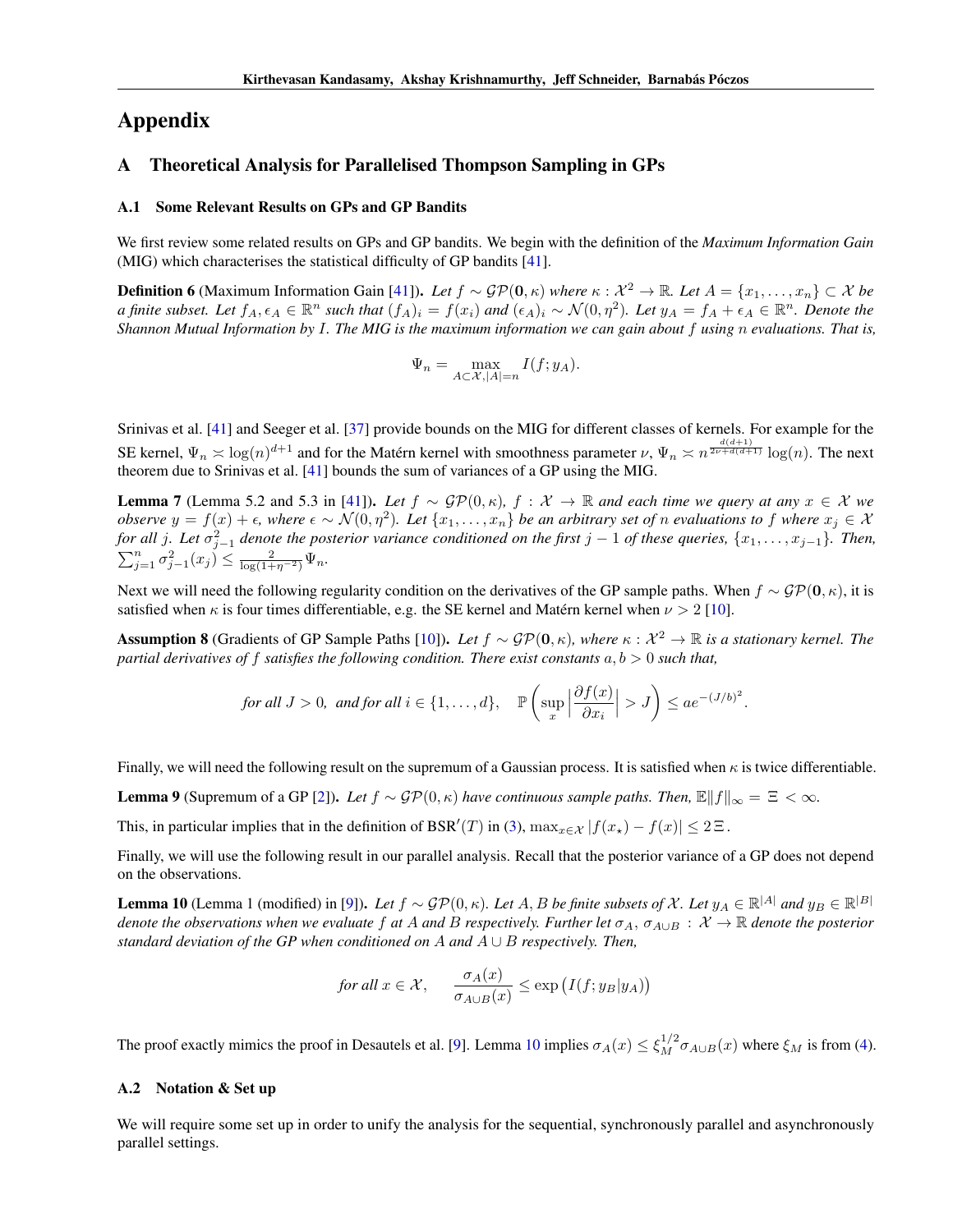- The first is an indexing for the function evaluations. This is illustrated for the synchronous and asynchronous parallel settings in Figure [1.](#page-2-0) In our analysis, the index j or step j will refer to the j<sup>th</sup> function evaluation dispatched by the algorithm. In the sequential setting this simply means that there were  $j-1$  evaluations before the  $j^{\text{th}}$ . For synchronous strategies we index the first batch from  $j = 1, \ldots, M$  and then the next batch  $j = M + 1, \ldots, 2M$  and so on as in Figure [1.](#page-2-0) For the asynchronous setting, this might differ as each evaluation takes different amounts of time. For example, in Figure [1,](#page-2-0) the first worker finishes the  $j = 1$ <sup>st</sup> job and then starts the  $j = 4$ <sup>th</sup>, while the second worker finishes the  $j = 2<sup>nd</sup>$  job and starts the  $j = 6<sup>th</sup>$ .
- Next, we define  $\mathcal{D}_j$  at step j of the algorithm to be the query-observation pairs  $(x_k, y_k)$  for function evaluations completed by step j. In the sequential setting  $\mathcal{D}_j = \{(x_k, y_k) : k \in \{1, \ldots, j-1\}\}\$  for all j. For the synchronous setting in Figure [1,](#page-2-0)  $\mathcal{D}_1 = \mathcal{D}_2 = \mathcal{D}_3 = \emptyset$ ,  $\mathcal{D}_4 = \mathcal{D}_5 = \mathcal{D}_6 = \{(x_k, y_k) : k \in \{1, 2, 3\} \}$ ,  $\mathcal{D}_7 = \mathcal{D}_8 = \mathcal{D}_9 = \{(x_k, y_k) : k \in \{1, 2, 3\} \}$  $k \in \{1, 2, 3, 4, 5, 6\}$  etc. Similarly, for the asynchronous setting,  $\mathcal{D}_1 = \mathcal{D}_2 = \mathcal{D}_3 = \emptyset$ ,  $\mathcal{D}_4 = \{(x_k, y_k) : k \in \{1\}\},\$  $\mathcal{D}_5 = \{(x_k, y_k) : k \in \{1, 3\}\}\$ ,  $\mathcal{D}_6 = \{(x_k, y_k) : k \in \{1, 2, 3\}\}\$ ,  $\mathcal{D}_7 = \{(x_k, y_k) : k \in \{1, 2, 3, 5\}\}$  etc. Note that in the asynchronous setting  $|\mathcal{D}_j| = j - M$  for all  $j > M$ .  $\{\mathcal{D}_j\}_{j \geq 1}$  determines the filtration when constructing the posterior GP at every step j.
- Finally, in all three settings,  $\mu_A : \mathcal{X} \to \mathbb{R}$  and  $\sigma_A : \mathcal{X} \to \mathbb{R}_+$  will refer to the posterior mean and standard deviation of the GP conditioned on some evaluations A, i.e.  $A \subset \mathcal{X} \times \mathbb{R}$  is a set of  $(x, y)$  values and  $|A| < \infty$ . They can be computed by plugging in the  $(x, y)$  values in A to [\(1\)](#page-1-0). For example,  $\mu_{\mathcal{D}_j}, \sigma_{\mathcal{D}_j}$  will denote the mean and standard deviation conditioned on the completed evaluations,  $\mathcal{D}_j$ . Finally, when using our indexing scheme above we will also overload notation so that  $\sigma_{j-1}$  will denote the posterior standard deviation conditioned on evaluations from steps 1 to j − 1. That is  $\sigma_{j-1} = \sigma_A$  where  $A = \{(x_k, y_k)\}_{k=1}^{j-1}$ .

#### <span id="page-11-0"></span>A.3 Parallelised Thompson Sampling

In the remainder of this section,  $\beta_n \in \mathbb{R}$  for all  $n \geq 1$  will denote the following value.

$$
\beta_n = 4(d+1)\log(n) + 2d\log(dab\sqrt{\pi}) \approx d\log(n),\tag{5}
$$

Here d is the dimension,  $a, b$  are from Assumption [8,](#page-10-2) and n will denote the number of evaluations. Our first theorem below is a bound on the simple regret for synTS after  $n$  completed evaluations.

<span id="page-11-1"></span>**Theorem 11.** Let  $f \sim \mathcal{GP}(\mathbf{0}, \kappa)$  where  $\kappa : \mathcal{X}^2 \to \mathbb{R}$  satisfies Assumption [8.](#page-10-2) Further, without loss of generality  $\kappa(x, x') \leq 1$ . *Then for* synTS*, the Bayes simple regret after* n *evaluations satisfies,*

$$
\text{BSR}(n) \ \leq \ \frac{C_1}{n} \ + \ \frac{(M-1)\beta_{M-1}^{1/2}}{n} \ + \ \sqrt{\frac{C_2\beta_{n+M-1}\Psi_n}{n}},
$$

*where*  $\Psi_n$  *is the MIG in Definition* [6,](#page-10-3)  $\beta_n$  *is as defined in* [\(5\)](#page-11-0),  $\xi_M$  *is from* [\(4\)](#page-4-1), *and*  $C_1 = \pi^2/6 + \sqrt{2\pi^{5/2}}/12$ ,  $C_2 =$  $2/\log(1+\eta^{-2})$  are constants.

*Proof.* Our proof is based on techniques from Russo and Van Roy [\[35\]](#page-9-5) and Srinivas et al. [\[41\]](#page-9-2). As part of analysis, we *Froof.* Our proof is based on decliniques from Russo and van Roy [55] and Stiffwas et al. [41]. As part of analysis, we will discretise X at each step j of the algorithm. Our discretisation  $\nu_j$ , is obtained via a grid spaced points along each coordinate and has size  $|v_j| = \tau_j^d$ . It is easy to verify that  $v_j$  satisfies the following property: for all  $x \in \mathcal{X}$ ,  $||x - [x]_j||_1 \le d/\tau_j$ , where  $[x]_j$  is the closest point to x in  $\nu_j$ . This discretisation is deterministically constructed ahead of time and does not depend on any of the random quantities in the problem.

For the purposes of our analysis, we define the Bayes cumulative regret after  $n$  evaluations as,

$$
\text{BCR}(n) = \mathbb{E}\bigg[\sum_{j=1}^{n} f(x_{\star}) - f(x_{j})\bigg].
$$

Here, just as in [\(2\)](#page-2-0), the expectation is with respect to the randomness in the prior, observations and algorithm. Since the average is larger than the minimum, we have  $\frac{1}{n}\sum_j f(x_\star) - f(x_j) \ge \min_j (f(x_\star) - f(x_j)) = \text{SR}(n)$ ; hence  $\text{BSR}(n) \le$  $\frac{1}{n}$ BCR $(n)$ .

For the proof, we will use the following property of TS. The sampling distribution at time step j is  $p(x_2|\mathcal{D}_i)$ . While TS is a randomised strategy, this distribution itself is constructed deterministically; the randomness comes from the algorithm.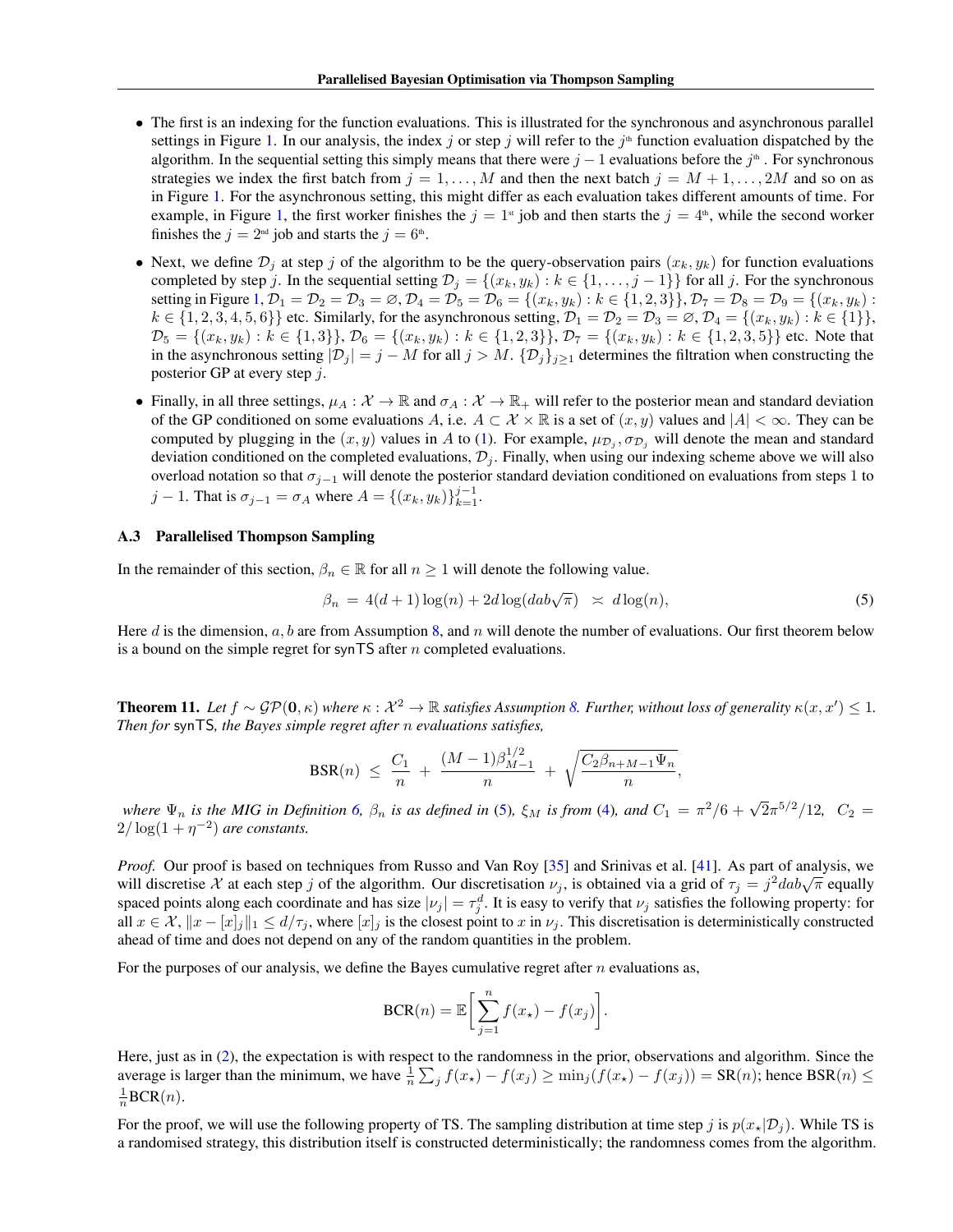We will denote this external source of randomness at step j by  $R_j$ . Now denote  $U_j(\cdot) = \mu_{\mathcal{D}_j}(\cdot) + \beta_j^{1/2} \sigma_{\mathcal{D}_j}(\cdot)$  and  $V_j(\cdot) = \mu_{\mathcal{D}_j}(\cdot) + \beta_{j+l}^{1/2}$  $j_{j+M-1}^{1/2}$  $\sigma_{j-1}(\cdot)$ . We begin by decomposing BCR(n) as follows.

$$
BCR(n) = \sum_{j=1}^{n} \mathbb{E} [f(x_{\star}) - f(x_{j})]
$$
\n
$$
\stackrel{(a)}{=} \sum_{j=1}^{n} \mathbb{E} [f(x_{\star}) - f([x_{\star}]_{j}) + f([x_{\star}]_{j}) - U_{j}([x_{\star}]_{j}) + U_{j}([x_{\star}]_{j}) - V_{j}([x_{\star}]_{j}) + V_{j}([x_{\star}]_{j})
$$
\n
$$
- V_{j}([x_{j}]_{j}) + V_{j}([x_{j}]_{j}) - f([x_{j}]_{j}) + f([x_{j}]_{j}) - f(x_{j})]
$$
\n
$$
= \sum_{j=1}^{n} \mathbb{E} [f(x_{\star}) - f([x_{\star}]_{j})] + \sum_{j=1}^{n} \mathbb{E} [f([x_{j}]_{j}) - f(x_{j})]
$$
\n
$$
+ \sum_{j=1}^{n} \mathbb{E} [f([x_{\star}]_{j}) - U_{j}([x_{\star}]_{j})] + \sum_{j=1}^{n} \mathbb{E} [V_{j}([x_{j}]_{j}) - f([x_{j}]_{j})]
$$
\n
$$
+ \sum_{j=1}^{n} \mathbb{E} [U_{j}([x_{\star}]_{j}) - V_{j}([x_{\star}]_{j})] + \sum_{j=1}^{n} \mathbb{E} [V_{j}([x_{\star}]_{j}) - V_{j}([x_{j}]_{j})].
$$

In the first step we have added and subtracted  $f([x_{\star}]_j)$ ,  $U_j([x_{\star}]_j)$ ,  $V_j([x_{\star}]_j)$ ,  $V_j([x_j]_j)$ , and  $f([x_j]_j)$  and in the second step we have separated the terms into the sums  $A_1, \ldots, A_6$ . We will first control  $A_5$  and  $A_6$  using properties of TS.

By conditioning on  $\mathcal{D}_j$ ,  $\{R_k\}_{k=1}^{j-1}$  we argue that  $j^{\text{th}}$  term in  $A_6$  vanishes, i.e.  $\mathbb{E}[V_j([x_*]_j) - V_j([x_j]_j)] = \mathbb{E}[\mathbb{E}[V_j([x_*]_j) - V_j([x_j]_j)]]$  $V_j([x_j]_j)[\mathcal{D}_j,\{R_k\}_{k\leq j}]=0.$  For this, first note that as  $x_j$  is sampled from the posterior distribution for  $x_{\star}$  conditioned on  $\mathcal{D}_j$ , both  $x_j | \mathcal{D}_j$  and  $x_k | \mathcal{D}_j$  have the same distribution. Since  $R_j \notin \{R_k\}_{k \leq j}$  and this randomness is independent of everything else,  $x_*$  and  $x_j$  are equal in distribution conditioned on  $\mathcal{D}_j$ ,  $\{R_k\}_{k\leq j}$ . Now observe that  $V_j$  is deterministic conditioned on  $\mathcal{D}_j$ ,  $\{R_k\}_{k\leq j}$ . This is because at step  $j$ ,  $\mu_{\mathcal{D}_j}$  is a function of past query points and observations  $\mathcal{D}_j$ ,  $\sigma_{\mathcal{D}_j}$ depends only on past query points and  $\sigma_{j-1}$  depends only on past query points and those currently in evaluation; the latter is also deterministic since we are conditioning on  ${R_k}_{k \leq j}$ . Now, as the discretisation  $\nu_j$  is fixed ahead of time,  $V_j([x_j]_j)$  and  $V_i([x_{\star}]_i)$  are also equal in distribution given  $\mathcal{D}_i$ ,  $\{R_k\}_{k \leq i}$ . Therefore, both quantities are also equal in expectation.

Now, let us bound  $A_5$ . Noting that each term inside the summation  $A_5$  is  $\mathbb{E}[U_j([x_\star]_j) - V_j([x_\star]_j)] = \mathbb{E}[\beta_j^{1/2} \sigma_{\mathcal{D}_j}([x_\star]_j) \beta_{j+M}^{1/2} \sigma_{j-1}([x_{\star}]_j)$ ] we have,

$$
A_{5} = \sum_{j=1}^{M-1} \beta_{j}^{1/2} \mathbb{E}[\sigma_{\mathcal{D}_{j}}([x_{\star}]_{j})] - \sum_{j=n-M+1}^{n} \mathbb{E}[\beta_{j+M-1}^{1/2} \sigma_{j-1}([x_{\star}]_{j})] + \sum_{j=M}^{n-M} \beta_{j}^{1/2} \mathbb{E}[\sigma_{\mathcal{D}_{j}}([x_{\star}]_{j}) - \sigma_{j-M}([x_{\star}]_{j})]
$$
  

$$
\leq (M-1)\beta_{M-1}^{1/2} \|\kappa\|_{\infty}^{1/2} + \sum_{j=M}^{n-M} \beta_{j}^{1/2} \mathbb{E}[\sigma_{\mathcal{D}_{j}}([x_{\star}]_{j}) - \sigma_{j-M}([x_{\star}]_{j})]
$$
(6)

In the first step we have simply rearranged the terms and in the second step we have bounded the first sum by it largest possible values and dropped the second sum. For the synchronous case, we always have  $\mathcal{D}_j \supseteq \{(x_k, y_k) : k \leq j - M\}$ . Hence,  $\sigma_{\mathcal{D}_j} \leq \sigma_{j-M}$  pointwise for all j and each term is bounded above by 0. Finally, since we have assumed  $||\kappa||_{\infty} = 1$ ,  $A_6 \leq (M-1)\beta_{M-}^{1/2}$  $\frac{1}{2}$ .

<span id="page-12-0"></span>To bound  $A_1$ ,  $A_2$  and  $A_3$  we use the following Lemmas. The proofs are in Sections [A.3.1](#page-14-2) and [A.3.2.](#page-14-3)

**Lemma 12.** At step j, for all  $x \in \mathcal{X}$ ,  $\mathbb{E}[|f(x) - f([x]_j)|] \le \frac{1}{2j^2}$ .

<span id="page-12-1"></span>**Lemma 13.** At step j, for all  $x \in \nu_j$ ,  $\mathbb{E}[\mathbb{1}\{f(x) > U_j(x)\} \cdot (f(x) - U_j(x))] \le \frac{1}{i^2 \sqrt{2}}$  $rac{1}{j^2\sqrt{2\pi}|\nu_j|}$ .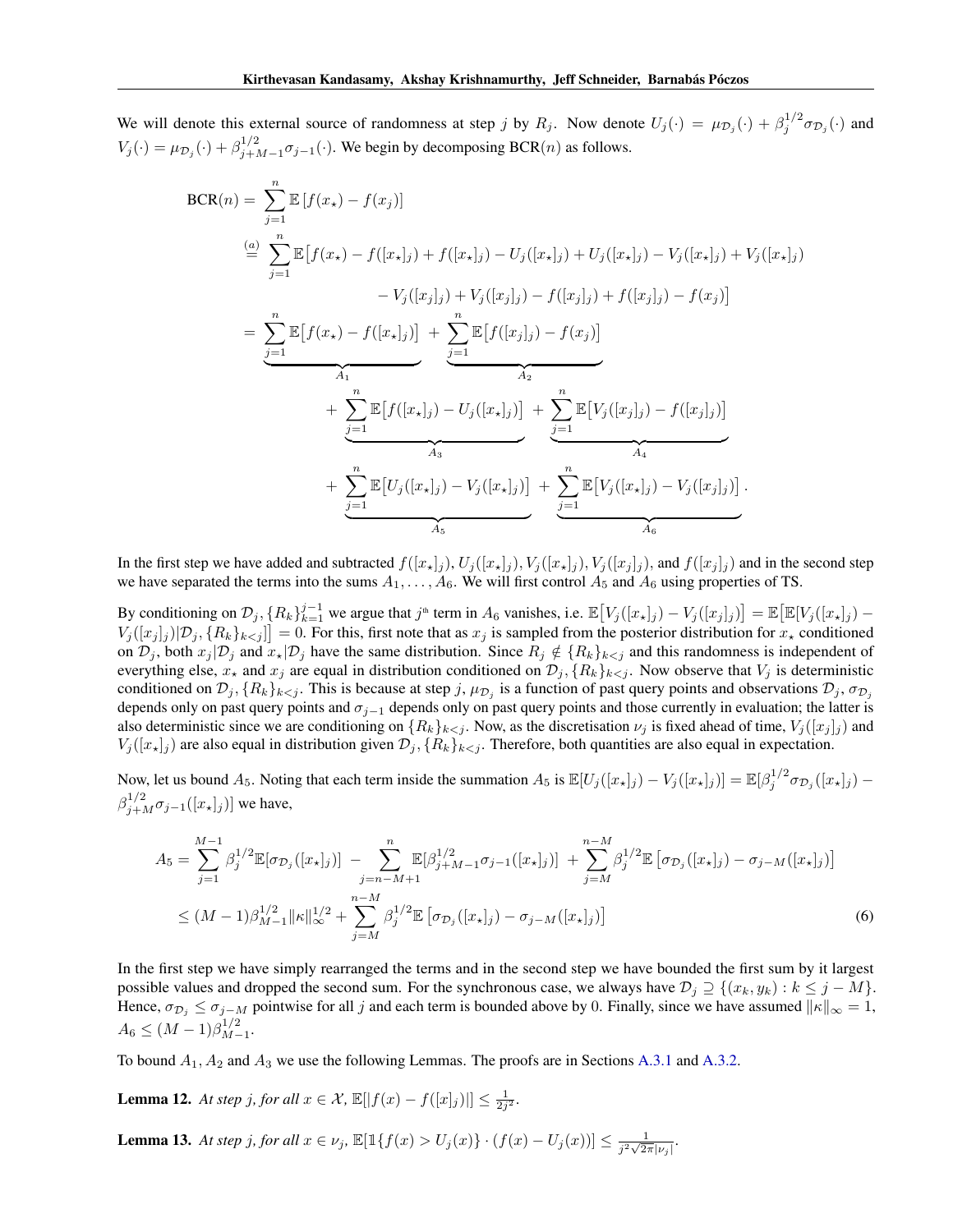Using Lemma [12](#page-12-0) and the fact that  $\sum_j j^{-2} = \pi^2/6$ , we have  $A_1 + A_2 \le \pi^2/6$ . We bound  $A_3$  via,

$$
A_3 \leq \mathbb{E} \Bigg[ \sum_{j=1}^n \mathbb{1} \{ f([x_*]_j) > U_j([x_*]_j) \} \cdot (f([x_*]_j) - U_j([x_*]_j)) \Bigg] \Bigg]
$$
\n
$$
\leq \sum_{j=1}^n \sum_{x \in \nu_j} \mathbb{E} \big[ \mathbb{1} \{ f(x) > U_j(x) \} \cdot (f(x) - U_j(x)) \big] \leq \sum_{j=1}^n \sum_{x \in \nu_j} \frac{1}{j^2 \sqrt{2\pi |\nu_j|}} = \frac{\sqrt{2\pi}}{12}
$$

In the first step we upper bounded  $A_3$  by only considering the positive terms in the summation. The second step bounds the term for  $[x_{\star}]_j$  by the sum of corresponding terms for all  $x \in \nu_j$ . We then apply Lemma [13.](#page-12-1)

Finally, we bound each term inside the summation of  $A_4$  as follows,

$$
\mathbb{E}[V_j([x_j]_j) - f([x_j]_j)] = \mathbb{E}[\mu_{\mathcal{D}_j}([x_j]_j) + \beta_{j+M}^{1/2} \sigma_{j-1}([x_j]_j) - f([x_j]_j)]
$$
\n
$$
= \mathbb{E}[\mu_{\mathcal{D}_j}([x_j]_j) + \beta_{j+M}^{1/2} \sigma_{j-1}([x_j]_j) - \mathbb{E}[f([x_j]_j)|\mathcal{D}_j, \{R_k\}_{k < j}]] = \mathbb{E}[\beta_{j+M}^{1/2} \sigma_{j-1}([x_j]_j)]
$$
\n(7)

Once again, we have used the fact that  $\mu_{\mathcal{D}_j}, \sigma_{j-1}$  are deterministic given  $\mathcal{D}_j$ ,  $\{R_k\}_{k \leq j}$ . Therefore,

$$
A_4 \stackrel{(a)}{\leq} \beta_{n+M}^{1/2} \mathbb{E} \left[ \sum_{j=1}^n \sigma_{j-1}([x_j]_j) \right] \stackrel{(b)}{\leq} \beta_{n+M}^{1/2} \mathbb{E} \left[ \left( n \sum_{j=1}^n \sigma_j^2([x_j]_j) \right)^{1/2} \right] \stackrel{(c)}{\leq} \sqrt{\frac{2n\beta_{n+M}\Psi_n}{\log(1+\eta^{-2})}} \tag{8}
$$

Here, (a) uses [\(7\)](#page-12-1) and that  $\beta_i$  is increasing in j [\(5\)](#page-11-0). (b) uses the Cauchy-Schwarz inequality and (c) uses Lemma [7.](#page-10-4) Putting the bounds for  $A_1, \ldots, A_6$  together we get,  $BCR(n) \le C_1 + (M-1)\beta_{M-1}^{1/2} + \sqrt{C_2 n \beta_n \Psi_n}$ . The theorem follows from the relation BSR(*n*)  $\leq \frac{1}{n}$ BCR(*n*).  $\Box$ 

Next, we present our results for asyTS.

<span id="page-13-0"></span>Theorem 14. *Assume the same setting and quantities as in Theorem [11.](#page-11-1) Then for* asyTS*, the Bayes simple regret after* n *evaluations satisfies,*

$$
BSR(n) \leq \frac{C_1}{n} + \sqrt{\frac{C_2 \xi_M \beta_n \Psi_n}{n}}.
$$

*Here, all quantities are as defined in Theorem [11.](#page-11-1)*

*Proof.* We will first assume that the *n* evaluations completed are the the evaluations indexed  $j = 1, \ldots, n$ . Our proof will follow along the same lines as that for synTS, except we will use  $U_j(\cdot) = V_j(\cdot) = \mu_{\mathcal{D}_j}(\cdot) + \beta_j^{1/2} \sigma_{\mathcal{D}_j}(\cdot)$ . The terms  $A_1, A_2, A_3$  are bound exactly the same way yielding  $A_1 + A_2 + A_3 \leq C_1$ .  $A_6$  can be shown to be zero by conditioning on  $\mathcal{D}_j$  and using a similar argument.  $A_5 = 0$  since  $U_j = V_j$ . Hence, the only thing left to bound is  $A_4$ . Using a similar reasoning to [\(7\)](#page-12-1), we have  $\mathbb{E}[U_j([x_j]_j) - f([x_j]_j)] = \mathbb{E}[\beta_j^{1/2} \sigma_{\mathcal{D}_j}([x_j]_j)]$ . Then,

$$
A_4 \stackrel{(a)}{\leq} \beta_n^{1/2} \sum_{j=1}^n \mathbb{E}[\sigma_{\mathcal{D}_j}([x_j]_j)] \stackrel{(b)}{\leq} \beta_n^{1/2} \xi_M^{1/2} \mathbb{E} \left[ \sum_{j=1}^n \sigma_{j-1}([x_j]_j) \right]
$$
  

$$
\stackrel{(c)}{\leq} \beta_n^{1/2} \xi_M^{1/2} \mathbb{E} \left[ \left( n \sum_{j=1}^n \sigma_j^2([x_j]_j) \right)^{1/2} \right] \stackrel{(d)}{\leq} \sqrt{\frac{2\xi_M n \beta_n \Psi_n}{\log(1 + \eta^{-2})}}
$$
  
(9)

Here, (a) uses that  $\beta_j$  is increasing in j [\(5\)](#page-11-0). (c) uses the Cauchy-Schwarz inequality and (d) uses Lemma [7.](#page-10-4) For (b), first we note that  $\mathcal{D}_j \subseteq \{ (x^{(i)}, y^{(i)}) \}_{i=1}^{j-1}$ . In the asynchronous setting we will be missing up to  $M-1$  evaluations during the first M steps and exactly  $M-1$  evaluations thereafter. In either case, letting  $A=\mathcal{D}_j$  and  $B=\{(x^{(i)},y^{(i)})\}_{i=1}^{j-1}\backslash\mathcal{D}_j$  in Lemma [10](#page-10-1) we get,

for all 
$$
x \in \mathcal{X}
$$
,  $\sigma_{\mathcal{D}_j}(x) \le \exp\left(I(f; y_B|y_{\mathcal{D}_j})\right) \sigma_{j-1}(x) \le \xi_M^{1/2} \sigma_{j-1}(x)$ . (10)

The last step uses [\(4\)](#page-4-1) and that  $|B| < M$ .

Now consider the case where the n evaluations completed are not the first n dispatched. Since  $A_1, A_2, A_3$  are bounded by constants summing over all n we only need to worry about  $A_4$ . In step (a) of [\(9\)](#page-13-0), we have bounded  $A_4$  by the sum of posterior variances  $\sigma_{j-1}([x_j]_j)$ . Since  $\sigma_{j'-1}([x_j]_j) < \sigma_{j-1}([x_j]_j)$  for  $j' > j$ , the sum for any n completed evaluations can be bound by the same sum for the first  $n$  evaluations dispatched. The result follows accordingly.  $\Box$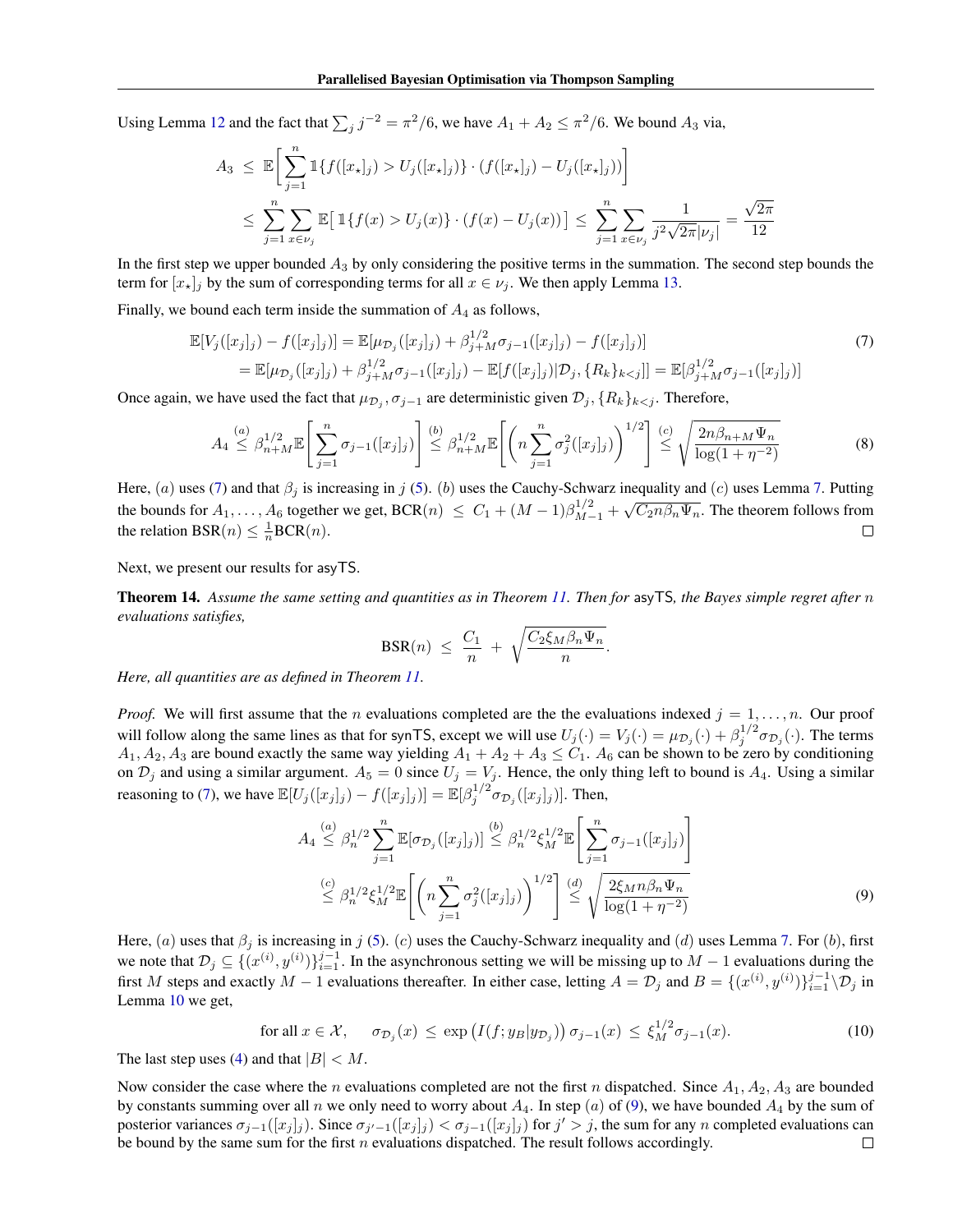Finally, the bound for the sequential setting in Theorem [1](#page-4-2) follows directly by setting  $M = 1$  in Theorem [11.](#page-11-1) We state it formally below.

Corollary 15. *Assume the same setting and quantities as in Theorem [11.](#page-11-1) Then for* seqTS*, the Bayes' simple regret after* n *evaluations satisfies,*

$$
BSR(n) \ \leq \ \frac{C_1}{n} + \sqrt{\frac{C_2 \beta_n \Psi_n}{n}},
$$

### <span id="page-14-2"></span>A.3.1 Proof of Lemma [12](#page-12-0)

Let  $L = \sup_{i=1,\dots,d} \sup_{x \in \mathcal{X}} \left| \frac{\partial f(x)}{\partial x_i} \right|$  $\frac{df(x)}{\partial x_i}$ . By Assumption [8](#page-10-2) and the union bound we have  $\mathbb{P}(L \ge t) \le da \exp^{-t^2/b^2}$ . Let  $x \in \mathcal{X}$ . We bound,

$$
\mathbb{E}[|f(x) - f([x]_j)|] \le \mathbb{E}[L||x - [x]_j||_1] \le \frac{d}{\tau_j} \mathbb{E}[L] = \frac{d}{\tau_j} \int_0^\infty \mathbb{P}(L \ge t) dt
$$
  

$$
\le \frac{d}{\tau_j} \int_0^\infty a e^{t^2/b^2} dt = \frac{dab\sqrt{\pi}}{2\tau_j} = \frac{1}{2j^2}.
$$

The first step bounds the difference in the function values by the largest partial derivative and the  $L^1$  distance between the points. The second step uses the properties of the discretisation  $\nu_j$  and the third step uses the identity  $\mathbb{E}X = \int \mathbb{P}(X > t) dt$ for positive random variables X. The last step uses the value for  $\tau_i$  specified in the main proof.  $\Box$ 

#### <span id="page-14-3"></span>A.3.2 Proof of Lemma [13](#page-12-1)

The proof is similar to Lemma 2 in [\[35\]](#page-9-5), but we provide it here for completeness. We will use the fact that for  $Z \sim \mathcal{N}(\mu, \sigma^2)$ , we have  $\mathbb{E}[Z\mathbb{1}(Z>0)] = \frac{\sigma}{\sqrt{2\pi}}e^{-\mu^2/(2\sigma^2)}$ . Noting that  $f(x) - U_j(x)|\mathcal{D}_j \sim \mathcal{N}(-\beta_j^{1/2}\sigma_{\mathcal{D}_j}(x), \sigma_{\mathcal{D}_j}^2(x))$ , we have,

$$
\mathbb{E}[\mathbb{1}\{f(x) > U_j(x)\} \cdot (f(x) - U_j(x)) | \mathcal{D}_j] = \frac{\sigma_{\mathcal{D}_j}(x)}{\sqrt{2\pi}} e^{\beta_j/2} \le \frac{1}{\sqrt{2\pi} |\nu_j| j^2}.
$$

Here, the last step uses that  $\sigma_{\mathcal{D}_j}(x) \leq \kappa(x, x) \leq 1$  and that  $\beta_j = 2 \log(j^2 |\nu_j|)$ .

#### <span id="page-14-1"></span>A.4 On the Initialisation Scheme and Subsequent Results for **asyTS** – Theorem [4](#page-4-3)

**Description of the initialisation scheme:** The initialisation scheme [\[9,](#page-8-8) [28\]](#page-8-17) is an uncertainty sampling procedure designed to reduce the posterior variance throughout the domain  $X$ . Here, we first pick the point with the largest prior GP variance,  $x_1^{\text{init}} = \text{argmax}_x \kappa(x, x)$ . We then iterate  $x_j^{\text{init}} = \text{argmax}_{x \in \mathcal{X}} \kappa_{j-1}(x, x)$  where  $\kappa_{j-1}$  denotes the posterior kernel with the previous  $j - 1$  evaluations. As the posterior variance of a GP does not depend on the observations, this scheme is asynchronously parallelisable: simply pre-compute the evaluation points and then deploy them in parallel.

**Bounds on BSR**(n) after initialisation: Desautels et al. [\[9\]](#page-8-8) provide bounds for  $C_{\kappa}$  as a function of  $\gamma_M$  for different kernels (see Section [3.1\)](#page-3-8). During this initialisation phase the best bound we can achieve on the instantaneous regret is  $\mathbb{E}[f(x_{\star}) - f(x_j)] \leq 2\Xi$ . Applying Theorem [14](#page-13-0) after initialisation, we have asyTS:

$$
\text{BSR}(n) \ \leq \ \frac{C_1}{n} \ + \ \frac{2 \Xi \, \gamma_M}{n} \ + \ \sqrt{\frac{C_2 C_\kappa \Psi_n \log(n)}{n}} \tag{11}
$$

 $\Box$ 

A more rigorous proof will simply replace the unconditional mutual information in the definition of the MIG with the mutual information conditioned on the first  $\gamma_M$  evaluations. We conjecture that asyTS will not need this initialisation and wish to resolve this in future work.

### <span id="page-14-0"></span>B Proofs for Parallelised Thompson Sampling with Random Evaluation Times

The goal of this section is to prove Theorem [5.](#page-4-0) In Section [B.2](#page-15-0) we derive some concentration results for uniform and half-normal distributes and their maxima. In Section [B.3](#page-17-0) we do the same for exponential random variables. We put everything together in Section [B.4](#page-20-0) to prove Theorem [5.](#page-4-0) We begin by reviewing some well known concepts in concentration of measure.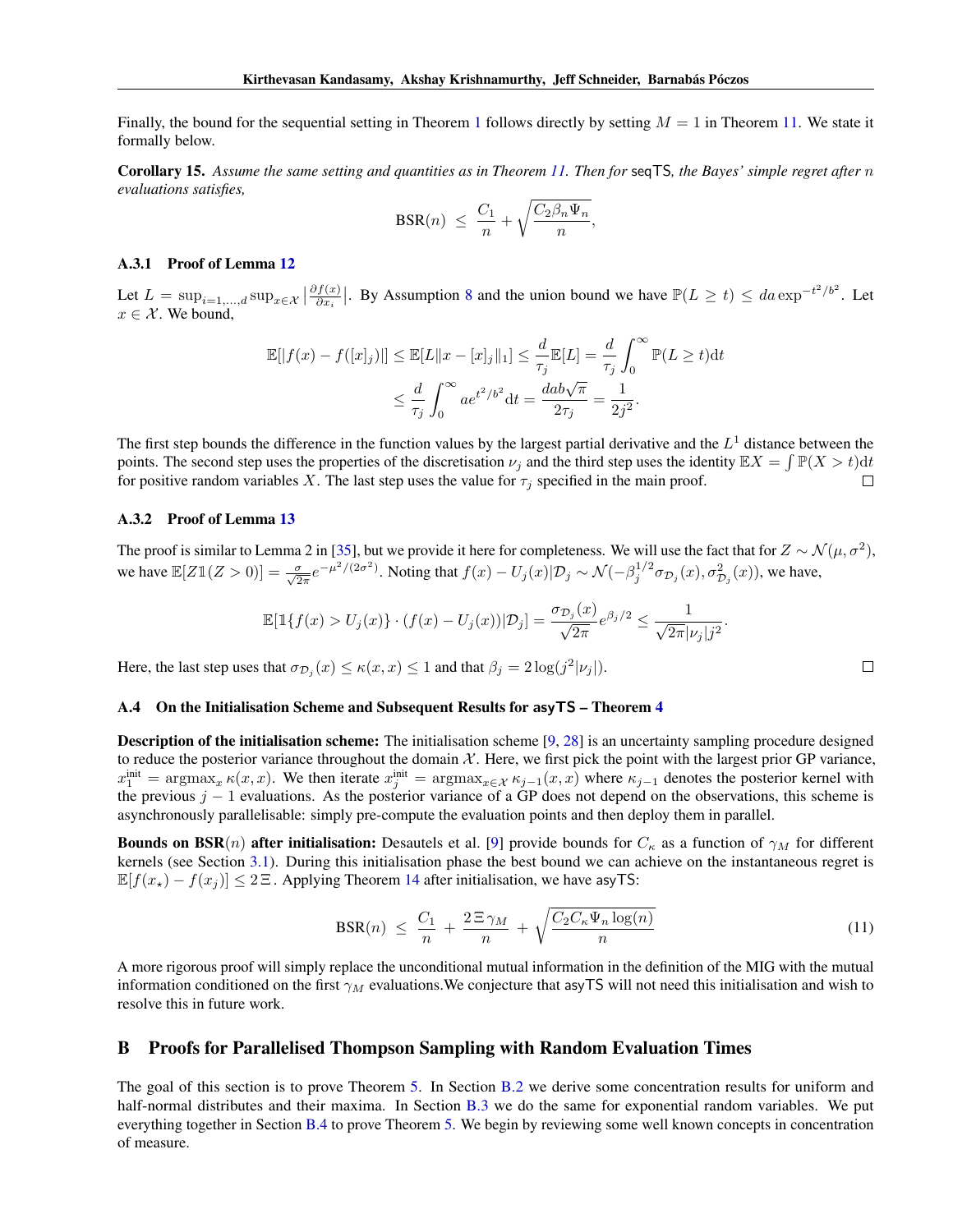#### B.1 Some Relevant Results

We first introduce the notion of sub-Gaussianity, which characterises one of the stronger types of tail behaviour for random variables.

Definition 16 (Sub-Gaussian Random Variables). *A zero mean random variable is said to be* τ sub-Gaussian *if it satisfies,*  $\mathbb{E}[e^{\lambda X}] \leq e^{\frac{\tau^2 \lambda^2}{2}}$  for all  $\lambda \in \mathbb{R}$ .

It is well known that Normal  $\mathcal{N}(0,\zeta^2)$  variables are  $\zeta$  sub-Gaussian and bounded random variables with support in  $[a,b]$  are  $(b - a)/2$  sub-Gaussian. For sub-Gaussian random variables, we have the following important and well known result.

<span id="page-15-3"></span>**Lemma 17** (Sub-Gaussian Tail Bound). Let  $X_1, \ldots, X_n$  be zero mean independent random variables such that  $X_i$  is  $\sigma_i$ *sub-Gaussian. Denote*  $S_n = \sum_{i=1}^n X_i$  *and*  $\sigma^2 = \sum_{i=1}^n \sigma_i^2$ . *Then, for all*  $\epsilon > 0$ ,

$$
\mathbb{P}(S_n \geq \epsilon) \leq \exp\left(\frac{-\epsilon^2}{2\sigma^2}\right), \quad \mathbb{P}(S_n \leq \epsilon) \leq \exp\left(\frac{-\epsilon^2}{2\sigma^2}\right).
$$

We will need the following result for Lipschitz functions of Gaussian random variables in our analysis of the half-normal distribution for time, see Theorem 5.6 in Boucheron et al. [\[6\]](#page-8-19).

<span id="page-15-4"></span>**Lemma 18** (Gaussian Lipschitz Concentration [\[6\]](#page-8-19)). Let  $X \in \mathbb{R}^n$  such that  $X_i \sim \mathcal{N}(0, \zeta^2)$  *iid for*  $i = 1, \ldots, n$ . Let  $F: \mathbb{R}^n \to \mathbb{R}$  be an L-Lipschitz function, i.e.  $|F(x) - F(y)| \le L \|x - y\|_2$  for all  $x, y \in \mathbb{R}^n$ . Then, for all  $\lambda > 0$ ,  $\mathbb{E}[\exp^{\lambda F(X)}] \leq \exp\left(\frac{\pi^2 L^2 \zeta^2}{8}\right)$  $\frac{L^2\zeta^2}{8}\lambda^2$ . *That is,*  $F(X)$  *is*  $\frac{\pi L\zeta}{2}$  *sub-Gaussian.* 

We also introduce Sub-Exponential random variables, which have a different tail behavior.

<span id="page-15-5"></span>Definition 19 (Sub-Exponential Random Variables). *A zero mean random variable is said to be* sub-Exponential *with parameters*  $(\tau^2, b)$  *if it satisfies,*  $\mathbb{E}[e^{\lambda X}] \le e^{\frac{\tau^2 \lambda^2}{2}}$  *for all*  $\lambda$  *with*  $|\lambda| \le 1/b$ *.* 

Sub-Exponential random variables are a special case of Sub-Gamma random variables (See Chapter 2.4 in Boucheron et al. [\[6\]](#page-8-19)) and allow for a Bernstein-type inequality.

<span id="page-15-6"></span>**Proposition 20** (Sub-Exponential tail bound [\[6\]](#page-8-19)). Let  $X_1, \ldots, X_n$  be independent sub-exponential random variables with *parameters*  $(\sigma_i^2, b_i)$ *. Denote*  $S_n = \sum_{i=1}^n X_i$  *and*  $\sigma^2 = \sum_{i=1}^n \sigma_i^2$  *and*  $b = \max_i b_i$ *. Then, for all*  $\epsilon > 0$ *,* 

$$
\mathbb{P}\left(\left|S_n - \sum_{i=1}^n \mu_i\right| \ge \sqrt{2\sigma^2 t} + bt\right) \le 2\exp(-t).
$$

#### <span id="page-15-0"></span>B.2 Results for Uniform and Half-normal Random Variables

In the next two lemmas, let  $\{X_i\}_{i=1}^M$  denote a sequence of M i.i.d random variables and  $Y = \max_i X_i$  be their maximum. We note that the results or techniques in Lemmas [21,](#page-15-1) [22](#page-15-2) are not particularly new.

<span id="page-15-1"></span>**Lemma 21.** *Let*  $X_i \sim \text{Unif}(a, b)$ *. Then*  $\mathbb{E}X_i = \theta$  *and*  $\mathbb{E}Y = \theta + \frac{M-1}{M+1} \frac{b-a}{2}$  *where*  $\theta = (a+b)/2$ *.* 

*Proof.* The proof for  $\mathbb{E}X_i$  is straightforward. The cdf of Y is  $\mathbb{P}(Y \le t) = \prod_{i=1}^M \mathbb{P}(X_i \le t) = (\frac{t-a}{b-a})^M$ . Therefore its pdf is  $p_Y(t) = M(t-a)^{M-1}/(b-a)^M$  and its expectation is

$$
\mathbb{E}[Y] = \int_{a}^{b} t M(t-a)^{M-1} / (b-a)^{M} dt = \frac{a+bM}{M+1} = \theta + \frac{M-1}{M+1} \frac{b-a}{2}.
$$

<span id="page-15-2"></span>**Lemma 22.** *Let*  $X_i \sim \mathcal{HN}(\zeta^2)$ . *Then*  $\mathbb{E}X_i = \zeta \sqrt{2/\pi}$  and  $\mathbb{E}Y$  *satisfies,* 

$$
\zeta K \sqrt{\log(M)} \leq \mathbb{E} Y \leq \zeta \sqrt{2 \log(2M)}.
$$

*Here* K is a universal constant. Therefore,  $\mathbb{E}Y \in \Theta(\sqrt{\log(M)}) \mathbb{E}X_i$ .

 $\Box$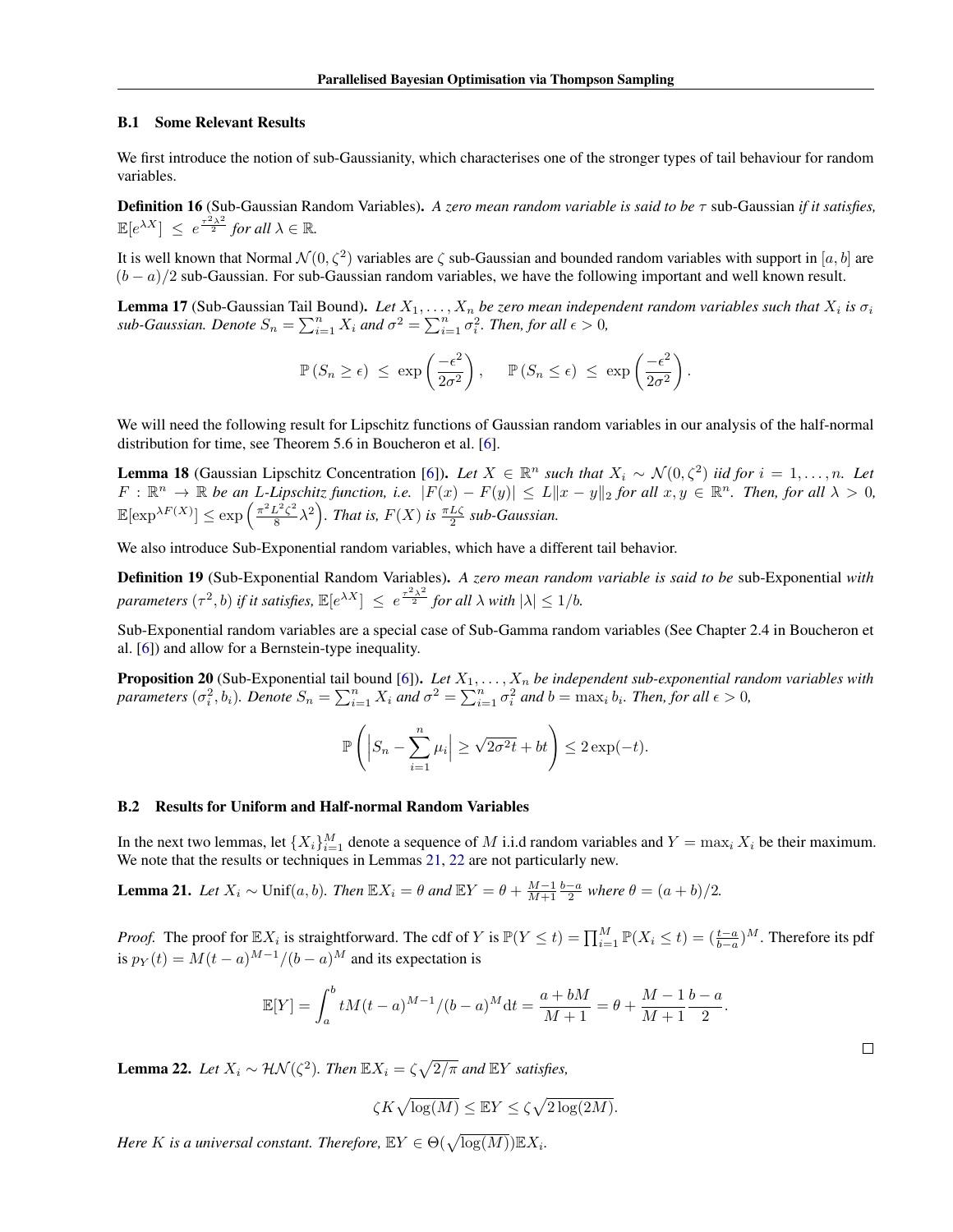*Proof.* The proof for  $\mathbb{E}X_i$  just uses integration over the pdf  $p_Y(t) = \frac{\sqrt{2}}{\sqrt{2}}$  $\frac{\sqrt{2}}{\pi\zeta^2}e^{-\frac{t^2}{2\sigma^2}}$ . For the second part, writing the pdf of  $\mathcal{N}(0, \zeta^2)$  as  $\phi(t)$  we have,

$$
\mathbb{E}[e^{\lambda X_i}] = 2\int_0^\infty e^{\lambda t} \phi(t) dt \le 2 \int_{-\infty}^\infty e^{\lambda t} \phi(t) dt = 2 \mathbb{E}_{Z \sim \mathcal{N}(0,\zeta^2)}[e^{\lambda Z}] = 2e^{\zeta^2 \lambda^2/2}.
$$

The inequality in the second step uses that the integrand is positive. Therefore, using Jensen's inequality and the fact that the maximum is smaller than the sum we get,

$$
e^{\lambda \mathbb{E}[Y]} \leq \mathbb{E}[e^{\lambda Y}] \leq \sum_{i=1}^{n} \mathbb{E}[e^{\lambda X_i}] \leq 2Me^{\lambda^2 \zeta^2/2} \implies \mathbb{E}[Y] \leq \frac{1}{\lambda} \log(2M) + \frac{\zeta^2 \lambda}{2}.
$$

 $\sqrt{2\log(2M)}$ Choosing  $\lambda =$  $\frac{\zeta^{(2M)}}{\zeta}$  yields the upper bound. The lower bound follows from Lemma 4.10 of Adler [\[2\]](#page-7-4) which establishes a  $K\sqrt{\log(M)}$  lower bound for M i.i.d standard normals  $Z_1,\ldots,Z_M.$  We can use the same lower bound since  $|Z_i|\geq Z_i.$ П

<span id="page-16-0"></span>**Lemma 23.** *Suppose we complete a sequence of jobs indexed*  $j = 1, 2, \ldots$  *. The time taken for the jobs*  $\{X_j\}_{j\geq 1}$  *are i.i.d with mean*  $\theta$  *and sub-Gaussian parameter*  $\tau$ *. Let*  $\delta \in (0,1)$ *, and* N *denote the number of completed jobs after time* T*. That* is, N is the random variable such that  $N = \max\{n \geq 1; \sum_{j=1}^n X_j \leq T\}$ . Then, with probability greater than  $1-\delta$ , for all  $\alpha \in (0,1)$ , there exists  $T_{\alpha,\delta}$  such that for all  $T > T_{\alpha,\delta}$ ,  $N \in \left(\frac{T}{\theta(1+\alpha)} - 1, \frac{T}{\theta(1-\alpha)}\right)$ .

*Proof.* We will first consider the total time taken  $S_n = \sum_{i=1}^n X_i$  after n evaluations. Let  $\epsilon_n = \tau \sqrt{n \log(n^2 \pi^2/(3\delta))}$ throughout this proof. Using Lemma [17,](#page-15-3) we have  $\mathbb{P}(|S_n - n\theta| > \epsilon_n) = 6\delta/(n\pi^2)$ . By a union bound over all  $n \ge 1$ , we have that with with probability greater than  $\delta$ , the following event  $\mathcal E$  holds.

$$
\mathcal{E} = \{ \forall n \ge 1, \ |S_n - n\theta| \le \epsilon_n. \}
$$
\n(12)

Since  $\mathcal E$  is a statement about all time steps, it is also for true the random number of completed jobs N. Inverting the condition in  $(12)$  and using the definition of N, we have

$$
N\theta - \epsilon_N \le S_N \le T \le S_{N+1} \le (N+1)\theta + \epsilon_{N+1}.
$$
\n(13)

Now assume that there exists  $T_{\alpha,\delta}$  such that for all  $T \geq T_{\alpha,\delta}$  we have,  $\epsilon_N \leq N \alpha \theta$ . Since  $\epsilon_n$  is sub-linear in n, it also follows that  $\epsilon_{N+1} \leq (N+1)\alpha\theta$ . Hence,  $N\theta(1-\alpha) \leq T \leq (N+1)\theta(1+\alpha)$  and the result follows.

All that is left to do is to establish that such a  $T_{\alpha,\delta}$  exists under event  $\mathcal E$ , for which we will once again appeal to [\(13\)](#page-16-0). The main intuition is that as  $\epsilon_N \asymp \sqrt{N \log(N)}$ , the condition  $\epsilon_N \le N\alpha\theta$  is satisfied for  $N$  large enough. But  $N$  is growing with T, and hence it is satisfied for T large enough. More formally, since  $\frac{N}{\epsilon_N} \ge \frac{N+1}{\epsilon_{N+1}}$  using the upper bound for T it is sufficient to show  $\frac{T}{\epsilon_{N+1}} \gtrsim \frac{1}{\alpha \theta}$  for all  $T \geq T_{\alpha,\delta}$ . But since  $\epsilon_{N+1} \asymp \sqrt{N \log(N)}$  and the lower bound for T is  $T \gtrsim N$ , it is sufficient if  $\frac{1}{\sqrt{n}}$  $\frac{T}{T \log(T)} \gtrsim \frac{1}{\alpha \theta}$  for all  $T \geq T_{\alpha,\delta}$ . This is achievable as the LHS is increasing with T and the RHS is constant.  $\Box$ Our final result for the uniform and half-normal random variables follows as a consequence of Lemma [23.](#page-16-0)

<span id="page-16-1"></span>Theorem 24. *Let the time taken* X *for completing an evaluation to* f *be a random variable.*

• *If*  $X \sim \text{Unif}(a, b)$ *, denote*  $\theta = (a + b)/2$ *,*  $\theta_M = \theta + \frac{M-1}{M+1} \frac{b-a}{2}$ *, and*  $\tau = (b - a)/2$ *.* **•** If  $X \sim \mathcal{HN}(\tau^2)$ , denote  $\theta = \zeta \sqrt{2/\pi}$ ,  $\theta_M = \theta \cdot \Theta(\sqrt{\log(M)})$ , and  $\tau = \zeta \pi/2$ .

*Denote the number of evaluations within time* T *by sequential, synchronous parallel and asynchronous parallel algorithms by*  $N_{\text{seq}}$ ,  $N_{\text{syn}}$ ,  $N_{\text{asy}}$  *respectivey. Let*  $\delta \in (0,1)$ *. Then, with probability greater than*  $1-\delta$ *, for all*  $\alpha \in (0,1)$ *, there exists*  $T_{\alpha,\delta}$ *such that for all*  $T \geq T_{\alpha,\delta}$ *, we have each of the following,* 

$$
\begin{aligned} &N_{\text{seq}} \in \left(\frac{T}{\theta(1+\alpha)}-1,\frac{T}{\theta(1-\alpha)}\right), \quad N_{\text{syn}} \in \left(M\left[\frac{T}{\theta_M(1+\alpha)}-1\right],\frac{MT}{\theta_M(1-\alpha)}\right),\\ &N_{\text{asy}} \in \left(M\left[\frac{T}{\theta(1+\alpha)}-1\right],\frac{MT}{\theta(1-\alpha)}\right). \end{aligned}
$$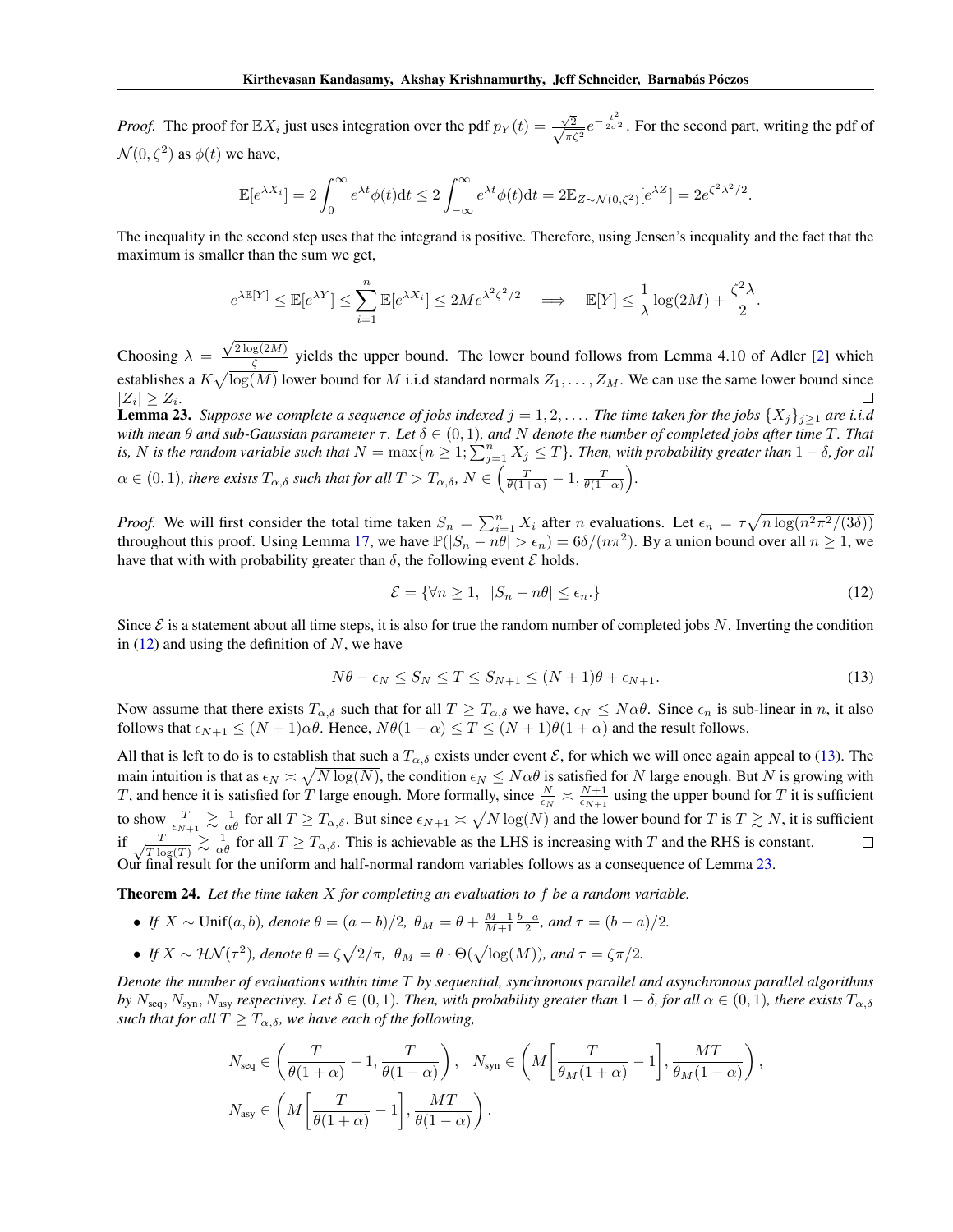*Proof.* We first show  $\tau$  sub-Gaussianity of X and  $Y = \max_{j=1,\dots,M} X_j$  when  $X, X_1, \dots, X_M$  are either uniform or half-normal. For the former, both X and Y are  $\tau = (b - a)/2$  sub-Gaussian since they are bounded in [a, b]. For the Half-normal case, we note that  $X = |Z|$  and  $Y = \max_{j=1,...,M} |Z_i|$  for some i.i.d.  $\mathcal{N}(0, \zeta^2)$  variables  $Z, \{Z_i\}_{i=1}^M$ . Both are 1-Lipschitz functions of  $Z_i$  and  $(Z_{i1},..., Z_{iM})$  respectively and  $\tau = \zeta \pi/2$  sub-Gaussianity follows from Lemma [18.](#page-15-4)

Now in synchronous settings, the algorithm dispatches the  $k^{\text{th}}$  batch with evaluation times  $\{(X_{k1},...,X_{kM})\}$ . It releases its  $(k + 1)^{th}$  batch when all evalutions finish after time  $Y_k = \max_{i=1,...,M} X_{ki}$ . The result for  $N_{syn}$  follows by applying Lemma [23](#page-16-0) on the sequence  ${Y_k}_{k>1}$ . For the sequential setting, each worker receives its  $(k + 1)$ <sup>th</sup> job after completing its  $k^{\text{th}}$  evaluation in time  $X_k$ . We apply Lemma [23](#page-16-0) on the sequence  $\{X_k\}_{k\geq 1}$  for one worker to obtain that the number of jobs completed by this worker is  $N_{seq} \in \left(\frac{T}{\theta(1+\alpha)}-1,\frac{T}{\theta(1-\alpha)}\right)$ . In the asynchronous setting, a worker receives his new job immediately after finishing his last. Applying the same argument as the sequential version to all workers but with  $\delta \leftarrow \delta/M$ in Lemma [23](#page-16-0) and the union bound yields the result for  $N_{\rm asy}$ .  $\Box$ 

#### <span id="page-17-0"></span>B.3 Results for the Exponential Random Variable

In this section we derive an analogous result to Theorem [24](#page-16-1) for the case when the completion times are exponentially distributed. The main challenges stem from analysing the distribution of the maxima of a finite number of exponential random variables. Much of the analysis is based on results from Boucheron and Thomas [\[5\]](#page-8-23) (See also chapter 6 of Boucheron et al. [\[6\]](#page-8-19)).

In deviating from the notation used in Table [1,](#page-5-1) we will denote the parameter of the exponential distribution as  $\theta$ , i.e. it has pdf  $p(x) = \theta x^{-\theta x}$ . The following fact about exponential random variables will be instrumental.

<span id="page-17-1"></span>Fact 25. Let  $X_1, \ldots, X_n \sim \text{Exp}(\theta)$  iid. Also let  $E_1, \ldots, E_n \sim \text{Exp}(\theta)$  iid and independent from  $X_1^n$ . If we define the *order statistics*  $X_{(1)} \geq X_{(2)} \geq \ldots \geq X_{(n)}$  for  $X_1, \ldots, X_n$ , we have

$$
(X_{(n)},...,X_{(1)}) \sim \left(E_n/n,...,\sum_{k=i}^n E_k/k,...,\sum_{k=1}^n E_k/k\right).
$$

*Proof.* This is Theorem 2.5 in [\[5\]](#page-8-23) but we include a simple proof for completeness. We first must analyse the minimum of n exponentially distributed random variables. This is a simple calculation.

$$
\mathbb{P}[\min_i X_i \ge t] = \prod_{i=1}^n \mathbb{P}[X_i \ge t] = \prod_{i=1}^n \exp(-\theta t) = \exp(-n\theta t)
$$

This last expression is exactly the probability that an independent  $\exp(n\theta)$  random variables is at least t.

This actually proves the first part, since  $E_n/n \sim \text{Exp}(n\theta)$ . Now, using the memoryless property, conditioning on  $X_{(n)} = x$ and  $X_{(n)} = X_i$  for some *i*, we know that for  $j \neq i$ 

$$
\mathbb{P}[X_j \ge x' + x | X_{(n)} = x, X_{(n)} = X_i] = \exp(-\theta x').
$$

Removing the conditioning on the index achieving  $X_{(n)}$ , and using the same calculation for the minimum, we now get

$$
\mathbb{P}[X_{(n-1)} \ge x' + x | X_{(n)} = x] = \exp(-(n-1)\theta x')
$$

 $\Box$ Thus we have that  $X_{(n-1)} - X_{(n)} \sim \text{Exp}((n-1)\theta)$ . The claim now follows by induction. As before the first step of the argument is to understand the expectation of the maximum.

<span id="page-17-2"></span>**Lemma 26.** Let  $X_i \sim \text{Exp}(\theta)$ . Then  $\mathbb{E}[X_i] = 1/\theta$  and  $\mathbb{E}[Y_i] = h_M/\theta$  where  $Y = \max_{i=1,...,M} X_i$  is the maximum of the  $X_i$ 's and  $h_M = \sum_{i=1}^M i^{-1}$  is the  $M^{\text{th}}$  harmonic number.

*Proof.* Using the relationship between the order statistics and the spacings in Fact [25](#page-17-1) we get

$$
\mathbb{E} \max_i X_i = \mathbb{E} X_{(1)} = \mathbb{E} \sum_{k=1}^M E_k / k = \sum_{k=1}^M \frac{1}{k\theta} = \frac{h_M}{\theta}.
$$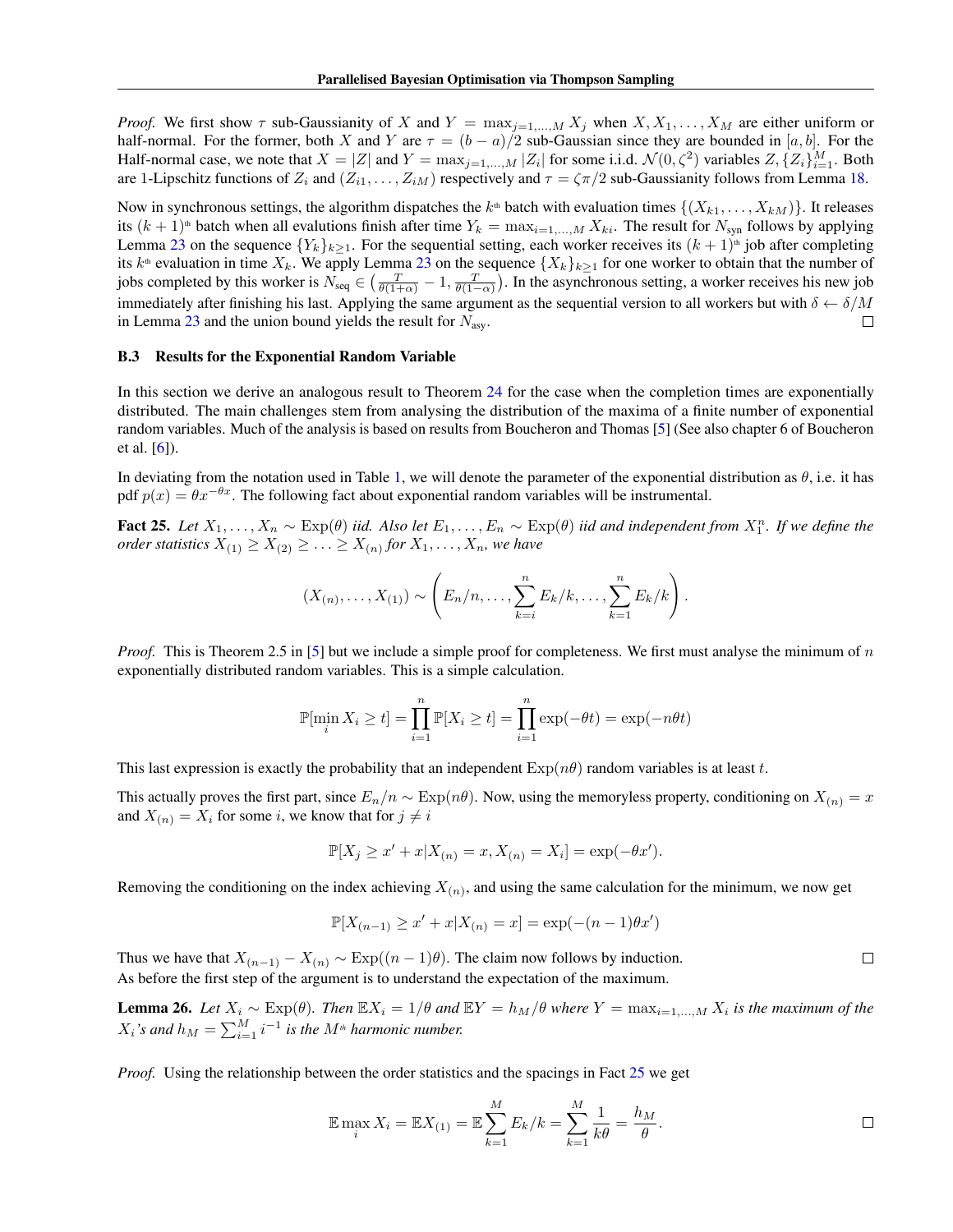Recall that  $h_M \ge \log(M)$  accounting for the claims made in Table [1](#page-5-1) and the subsequent discussion.

While obtaining polynomial concentration is straightforward via Chebyshev's inequality it is insufficient for our purposes, since we will require a union bound over many events. However, we can obtain exponential concentration, although the argument is more complex. Our analysis is based on Herbst's argument, and a modified logarithmic Sobolev inequality, stated below in Theorem [27.](#page-18-0) To state the inequality, we first define the entropy  $\text{Ent}[X]$  of a random variable X as follows (not to be confused with Shannon entropy),

$$
Ent[X] \triangleq \mathbb{E}[X \log(X)] - \mathbb{E}[X] \log(\mathbb{E}[X]).
$$

<span id="page-18-0"></span>**Theorem 27** (Modified logarithmic Sobolev inequality (Theorem 6.6 in [\[6\]](#page-8-19))). Let  $X_1, \ldots, X_n$  be independent random variables taking values in some space  $X$ ,  $f: X^n \to \mathbb{R}$ , and define the random variable  $Z = f(X_1,\ldots,X_n)$ . Further let  $f_i: \mathcal{X}^{n-1} \to \mathbb{R}$  for  $i \in \{1, \ldots, n\}$  be arbitrary functions and  $Z_i = f_i(X^{(i)}) = f_i(X_1, \ldots, X_{i-1}, X_{i+1}, \ldots, X_n)$ . Finally *define*  $\tau(x) = e^x - x - 1$ *. Then for all*  $\lambda \in \mathbb{R}$ 

$$
\mathrm{Ent}[e^{\lambda Z}] \le \sum_{i=1}^n \mathbb{E}[e^{\lambda Z} \tau(-\lambda (Z - Z_i))].
$$

Application of the logarithmic Sobolev inequality in our case gives:

**Lemma 28.** *Let*  $X_1, \ldots, X_M$  ∼  $Exp(θ)$  *iid,*  $E$  ∼  $Exp(θ)$  *also independently and define*  $Z = max_{i \in \{1, \ldots, M\}} X_i$  *and*  $\mu = \mathbb{E}Z$ . Define  $\tau(x) = e^x - x - 1$  and  $\psi(x) = \exp(x)\tau(-x) = 1 + (x - 1)e^x$ . Then for any  $\lambda \in \mathbb{R}$ 

$$
\operatorname{Ent}[\exp\{\lambda(Z-\mu)\}] \leq \mathbb{E}[\exp\{\lambda(Z-\mu)\}] \times \mathbb{E}\psi(\lambda E),
$$
  
\n
$$
\operatorname{Ent}[\exp\{\lambda(\mu-Z)\}] \leq \mathbb{E}[\exp\{\lambda(\mu-Z)\}] \times \mathbb{E}\tau(\lambda E).
$$

*Proof.* We apply Theorem [27](#page-18-0) with  $Z = f(X_1, ..., X_M) = \max_i X_i$  and  $Z_i = f_i(X^{(i)}) = \max_{j \neq i} X_j$ . Notice that in this case,  $Z_i = Z$  except when  $X_i$  is the maximiser, in which case  $Z_i = X_{(2)}$  the second largest of the samples. This applies here since the maximiser is unique with probability 1. Thus, Theorem [27](#page-18-0) gives

$$
\operatorname{Ent}[\exp\{\lambda Z\}] \leq \sum_{i=1}^{M} \mathbb{E}[\exp\{\lambda Z\}\tau(-\lambda(Z - Z_i))] = \mathbb{E}\left[\exp\{\lambda Z\}\tau(-\lambda(X_{(1)} - X_{(2)}))\right]
$$
  
\n
$$
= \mathbb{E}\left[\exp\{\lambda X_{(2)}\}\exp\{\lambda(X_{(1)} - X_{(2)})\}\tau(-\lambda(X_{(1)} - X_{(2)}))\right]
$$
  
\n
$$
= \mathbb{E}[\exp\lambda X_{(2)}]\mathbb{E}[\psi(\lambda E)] \leq \mathbb{E}[\exp\lambda X_{(1)}]\mathbb{E}[\psi(\lambda E)]
$$

The first inequality is Theorem [27,](#page-18-0) while the first equality uses the definitions of  $f_i$  and the fact that  $Z_i \neq Z$  for exactly one index i. The second equality is straightforward and the third uses Fact [25](#page-17-1) to write  $X_{(1)} - X_{(2)}$  as an independent  $Exp(\theta)$  random variable, which also allows us to split the expectation. Finally since  $X_{(2)} \leq X_{(1)}$  almost surely, the final inequality follows. Multiplying both sides by  $\exp(-\lambda\mu)$ , which is non-random, proves the first inequality, since  $Ent(aX) = aEnt(X).$ 

The second inequality is similar. Set  $Z = -\max_i X_i$  and  $Z_i = -\max_{i \neq i} X_j$  and using the same argument, we get

$$
\operatorname{Ent}[\exp\{-\lambda X_{(1)}\}] \leq \mathbb{E}[\exp\{-\lambda X_{(1)}\}\tau(\lambda(X_{(1)} - X_{(2)}))]
$$

$$
= \mathbb{E}\left[\exp\left\{-\lambda(E_1 + \sum_{k=2}^M E_k/k)\right\}\tau(\lambda E_1)\right]
$$

Here the inequality follows from Theorem [27](#page-18-0) and the identity uses Fact [25.](#page-17-1) We want to split the expectation, and to do so, we use Chebyshev's association principle. Observe that  $\exp(-\lambda E_1)$  is clearly non-increasing in  $E_1$  and that  $\tau(\lambda E_1)$  is clearly non-decreasing in  $E_1$  for  $E_1 \ge 0$  ( $E_1 > 0$  a.s.). Hence, we can split the expectation to get

$$
Ent[exp{-\lambda X_{(1)}}] \leq \mathbb{E}[exp{-\lambda X_{(1)}}] \times \mathbb{E}[\tau(\lambda E)]
$$

The second inequality follows now by multiplying both sides by  $\exp(\lambda \mu)$ .

Theorem 29. Let  $X_1, \ldots, X_M$  ∼  $Exp(\theta)$  *iid and define*  $Z = max_i X_i$  *then*  $Z - \mathbb{E}Z$  *is sub-exponential with parameters*  $(4/\theta^2, 2/\theta)$ .

 $\Box$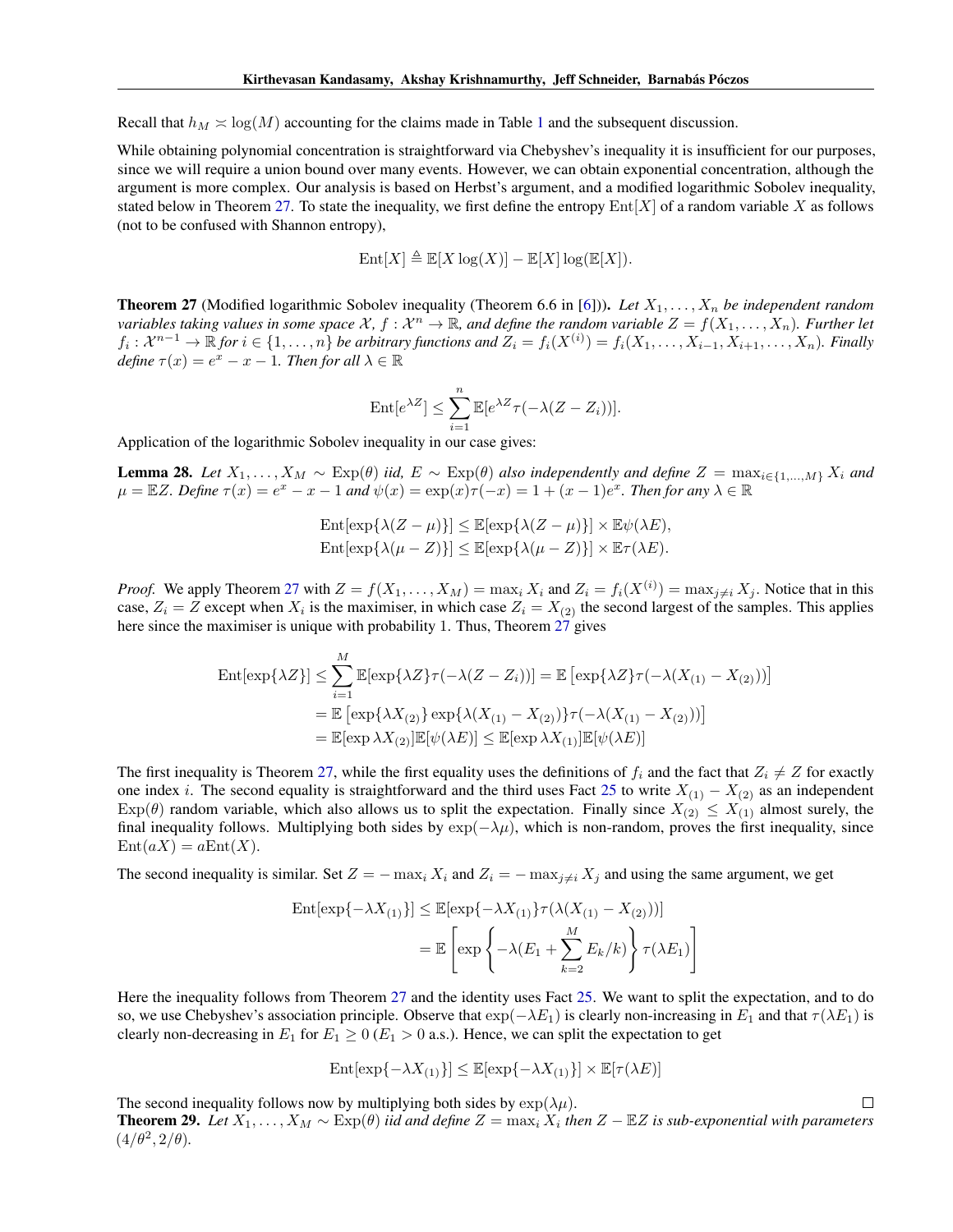*Proof.* We use the logarithmic Sobolev inequality, and proceed with Herbst's method. Unfortunately since our inequality is not in the standard form, we must reproduce most of the argument. However, we can unify the two tails by noticing that we currently have for centered Y (e.g.,  $Y = X_{(1)} - \mathbb{E}X_{(1)}$  or  $Y = \mathbb{E}X_{(1)} - X_{(1)}$ ),

<span id="page-19-0"></span>
$$
Ent[\exp\{\lambda Y\}] \le \mathbb{E}[\exp\{\lambda Y\}] f(\lambda)
$$
\n(14)

for some differentiable function f, which involves either  $\tau$  or  $\psi$  depending on the tail. We will use such an inequality to bound the moment generating function of Y.

For notational convenience, define  $\phi(\lambda) = \log \mathbb{E} \exp{\{\lambda Y\}}$  and observe that

$$
\phi'(\lambda) = \frac{1}{\lambda} \left( \frac{\text{Ent}[\exp\{\lambda Y\}]}{\mathbb{E} \exp\{\lambda Y\}} + \log \mathbb{E} \exp\{\lambda Y\} \right)
$$

Together with the inequality in Eq. [\(14\)](#page-19-0), this gives

$$
\lambda \phi'(\lambda) - \phi(\lambda) = \frac{\text{Ent}[\exp\{\lambda Y\}]}{\mathbb{E} \exp\{\lambda Y\}} \le f(\lambda)
$$

$$
\Leftrightarrow \frac{\phi'(\lambda)}{\lambda} - \frac{\phi(\lambda)}{\lambda^2} \le f(\lambda)/\lambda^2, \qquad \forall \lambda > 0
$$

Observe now that the left hand side is precisely the derivative of the function  $G(\lambda) = \phi(\lambda)/\lambda$ . Hence, we can integrate both sides from 0 to  $\lambda$ , we get

$$
\frac{\phi(\lambda)}{\lambda} \le \int_0^\lambda f(t)/t^2 dt.
$$

This last step is justified in part by the fact that  $\lim_{t\to 0} \phi(t)/t = 0$  by L'Hopital's rule. Thus we have  $\log \mathbb{E} \exp{\{\lambda Y\}} \le$  $\lambda \int_0^{\lambda} f(t) / t^2 dt$ .

The upper tail: For the upper tail  $Z - \mathbb{E}Z$ , we have  $f(t) = \mathbb{E}\psi(tE)$  where  $E \sim \text{Exp}(\theta)$  and  $\psi(x) = 1 + (x - 1)e^x$ . By direct calculation, we have for  $t < \theta$ 

$$
\mathbb{E}\psi(tE) = 1 + \mathbb{E}tE \exp(tE) - \mathbb{E}\exp(tE)
$$

$$
= 1 - \frac{\theta}{\theta - t} + t\int_0^\infty x \exp(tx)\theta \exp(-\theta x)dx
$$

$$
= 1 - \frac{\theta}{\theta - t} + \frac{t\theta}{(\theta - t)^2} = \frac{t^2}{(\theta - t)^2}.
$$

Thus, we get

$$
\log \mathbb{E} \exp \{ \lambda (Z - \mathbb{E} Z) \} \le \lambda \int_0^{\lambda} \frac{1}{(\theta - t)^2} dt = \frac{\lambda^2}{\theta(\theta - \lambda)}.
$$

If  $\lambda \le \theta/2$ , this bound is  $2\lambda^2/\theta^2$ . Thus, according to definition [19,](#page-15-5)  $Z - \mathbb{E}Z$  is sub-exponential with parameters  $(4/\theta^2, 2/\theta)$ .

**The lower tail:** For the lower tail  $\mathbb{E}Z - Z$  we need to control  $\mathbb{E}\tau(tE)$  where  $E \sim \text{Exp}(\theta)$ ,  $\tau(x) = e^x - x - 1$ . Direct calculation, using the moment generating function of exponential random variables gives

$$
\mathbb{E}\tau(tE) = \frac{t^2}{\theta(\theta - t)}
$$

So the integral bound is

$$
\log \mathbb{E} \exp \{ \lambda (\mathbb{E} Z - Z) \} \le \lambda \int_0^{\lambda} \frac{1}{\lambda (\lambda - t)} = \frac{\lambda}{\theta} \log \left( \frac{\theta}{\theta - \lambda} \right)
$$

$$
= \frac{\lambda}{\theta} \left( \sum_{i=1}^{\infty} (\lambda/\theta)^i / i \right)
$$

$$
= \frac{\lambda^2}{\theta^2} \left( \sum_{i=1}^{\infty} (\lambda/\theta)^{i-1} / i \right)
$$

If  $\lambda/\theta \le 1/2$  the series inside the paranthesis is clearly bounded by 2. Thus  $\mathbb{E}Z - Z$  is sub-exponential with parameters  $(4/\theta^2, 2/\theta)$  as before.  $\Box$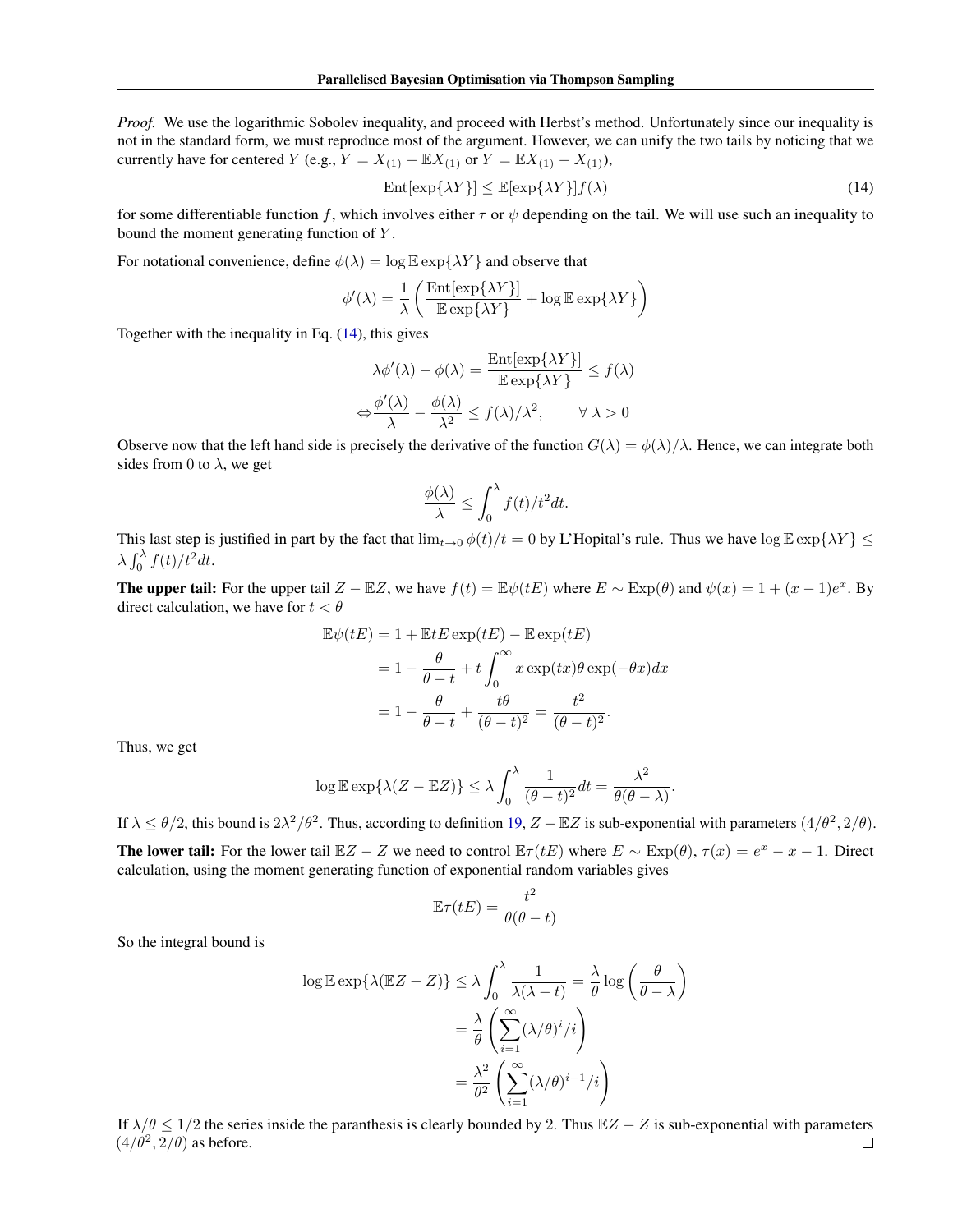Now that we have established that the maximum is sub-Exponential, we can bound the number of evaluations for the various methods. This is the main result for this section.

<span id="page-20-1"></span>Theorem 30. *Let the time taken* X *for completing an evaluation to* f *be a random variable that is* Exp(θ) *distributed. Let*  $\delta \in (0,1)$  and denote  $N_{syn}$  and  $N_{asy}$  denote the number of evaluations by synchronous and asynchronous algorithms with *time* T. Then with probability at least  $1 - \delta$ , for any  $\alpha \in (0,1)$  *there exists*  $T_{\alpha,\theta}$  *such that* 

$$
N_{\text{seq}} \in \left(\frac{T\theta}{(1+\alpha)} - 1, \frac{MT\theta}{(1-\alpha)}\right), \quad N_{\text{syn}} \in \left(M\left(\frac{T\theta}{h_M(1+\alpha)} - 1\right), \frac{MT\theta}{h_M(1-\alpha)}\right)
$$

$$
N_{\text{asy}} \in \left(M\left(\frac{T\theta}{(1+\alpha)} - 1\right), \frac{MT\theta}{(1-\alpha)}\right)
$$

*Proof.* In the synchronous setting, the  $k^{\text{th}}$  batch issues M jobs with lengths  $(X_{k1},...,X_{kM})$  and the batch ends after  $Y_k = \max_i X_{ki}$ . Since the sequence of random variables  $\{Y_k\}_{k\geq 1}$  are all iid and sub-exponential with parameters  $(4/\theta^2, 2/\theta)$ , in a similar way to the proof of Lemma [23,](#page-16-0) with  $S_n = \sum_{k=1}^n Y_k$  we get that

$$
\mathbb{P}\left(\exists n;\ |S_n - \mathbb{E}S_n| \ge \underbrace{\sqrt{8n\theta^{-2}\log(n^2\pi^2/(3\delta))}}_{\triangleq \epsilon_n} + \frac{2}{\theta}\log(n^2\pi^2/(3\delta))\right) \le \delta
$$

This follows from Bernstein's inequality (Proposition [20\)](#page-15-6) and the union bound. As in Lemma [23](#page-16-0) this means that:

$$
\frac{Nh_M}{\theta} - \epsilon_N \le S_N \le T \le S_{N+1} \le \frac{(N+1)h_M}{\theta} + \epsilon_{N+1}.
$$

Here we also used the fact that  $\mathbb{E}Y_k = h_M/\theta$  from Lemma [26.](#page-17-2) Now assuming there exists  $T_{\alpha,\delta}$  such that for all  $T \geq T_{\alpha,\delta}$ , we have  $\epsilon_N \leq N h_M \alpha/\theta$ , we get

$$
\frac{Nh_M}{\theta}(1-\alpha) \le T \le \frac{(N+1)h_m}{\theta}(1+\alpha).
$$

The existence of  $T_{\alpha,\delta}$  is based on the same argument as in Lemma [23.](#page-16-0) Re-arranging these inequalities, which gives a bound on the number of batches completed, leads to the bounds on the number of evaluations for the synchronous case.

Applying the same argument to a single worker on the sequence  $\{X_k\}_{k\geq 1}$ , we get

$$
\frac{N_{\text{seq}}}{\theta}(1-\alpha) \le T \le \frac{N_{\text{seq}}+1}{\theta}(1+\alpha).
$$

Repeating this argument for all M workers with  $\delta \leftarrow \delta/M$  and then taking a union bound yields the result for  $N_{\text{asy}}$ .  $\Box$ 

#### <span id="page-20-0"></span>B.4 Putting it altogether

Finally, we put the results in Theorems [11,](#page-11-1) [14,](#page-13-0) [24](#page-16-1) and [30](#page-20-1) together to obtain the following result. This is a formal version of Theorem [5](#page-4-0) in the main text.

**Theorem 31.** Let  $f \sim \mathcal{GP}(0, \kappa)$  where  $\kappa : \mathcal{X}^2 \to \mathbb{R}$  satisfies Assumption [8](#page-10-2) and  $\kappa(x, x') \leq 1$ . Then for all  $\alpha > 0$ , the *Bayes simple regret for* seqTS*,* synTS *and* asyTS*, satisfies the following for sufficiently large* T*.*

$$
\begin{array}{lll} \mbox{seqTS:} & \mbox{BSR}^{\prime}(T) \; \leq \; \dfrac{C_1^{\prime}}{n_{\rm seq}} + \sqrt{\dfrac{C_2\beta_{n_{\rm seq}}\Psi_{n_{\rm seq}}}{n_{\rm seq}}}, & & & & & \\ \mbox{synTS:} & \mbox{BSR}^{\prime}(T) \; \leq \; \dfrac{C_1^{\prime}}{n_{\rm syn}} + \dfrac{(M-1)\beta_{M-1}^{1/2}}{n_{\rm syn}} + \sqrt{\dfrac{C_2\beta_{n_{\rm syn}+M}\Psi_{n_{\rm syn}}}{n_{\rm syn}}}, & & & & & \\ \mbox{asyTS:} & \mbox{BSR}^{\prime}(T) \; \leq \; \dfrac{C_1^{\prime}}{n_{\rm asy}} + \dfrac{2\, \Xi\, \gamma_M}{n_{\rm asy}} + \sqrt{\dfrac{C_2C_\kappa\beta_{n_{\rm asy}}\Psi_{n_{\rm asy}}}{n_{\rm asy}}}, & & & & & \\ \mbox{ansy} = M \bigg[\dfrac{T}{\theta(1+\alpha)} - 1 \bigg] \end{array}
$$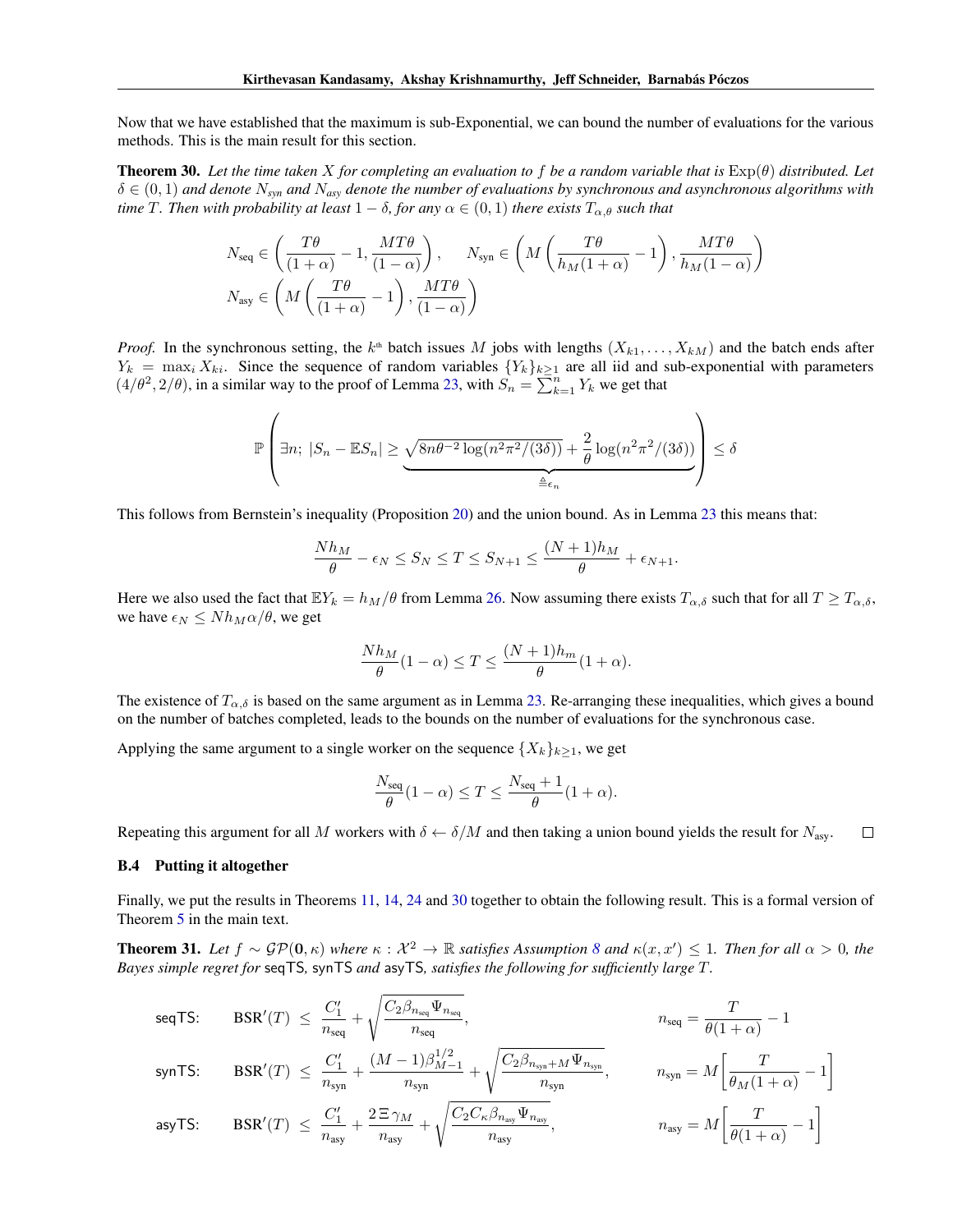*Here,*  $\theta$ ,  $\theta_M$  *are defined as follows for the uniform, half-normal and exponential cases.* 

$$
\begin{aligned}\n\text{Unif}(a, b): \qquad \theta &= \frac{a + b}{2}, \qquad \theta_M = \frac{a + bM}{M + 1} \\
\text{HN}(\zeta^2): \qquad \theta &= \frac{\zeta \sqrt{2}}{\sqrt{\pi}}, \qquad \theta_M \in \zeta \cdot \Theta(\log(M)) \\
\text{Exp}(\lambda): \qquad \theta &= \frac{1}{\lambda}, \qquad \theta_M = \frac{h_M}{\lambda}\n\end{aligned}
$$

*Further,*  $\Psi_n$  *is the MIG in Definition* [6,](#page-10-3)  $\beta_n$  *is as defined in* [\(5\)](#page-11-0),  $\xi_M$  *is from* [\(4\)](#page-4-1), *and*  $C_1 = \pi^2/6 + \sqrt{2\pi}/12 + 1$ ,  $C_2 =$  $2/\log(1+\eta^{-2})$  are constants.

*Proof.* We will prove the result for asyTS as the others are obtained by an identical argument. Let V denote the event that  $N \ge M\left[\frac{T}{\theta(1+\alpha)}-1\right]$ . Theorems [24](#page-16-1) and [30](#page-20-1) give us control on this event with probability at least  $1-\delta$ . We will choose  $\delta = \frac{1}{2 \Sigma n_{\text{asy}}}$  where  $\Xi$  is the expected maximum of the GP in Lemma [9.](#page-10-5) Since the randomness in the evaluation times are independent of the prior, noise and the algorithm, we can decompose  $BSR'(T)$  as follows and use the result in [\(11\)](#page-14-1) for  $BSR(n)$ .

$$
BSR'(T) \leq \mathbb{E}[BSR(N)|\mathcal{V}]\mathbb{P}(\mathcal{V}) + \mathbb{E}[BSR(N)|\mathcal{V}^c]\mathbb{P}(\mathcal{V}^c)
$$
  

$$
\leq BSR(n_{\text{asy}}) \cdot 1 + 2 \Xi \delta
$$

Here we have used the definition of the Bayes simple regret with time in [\(3\)](#page-2-0) which guarantees that it is never worse than  $\sup_x |f(x_\star) - f(x)| \le 2 \Xi$ . The theorem follows by plugging in values for BSR(n) and  $\delta$ . The "sufficiently large T" requirement is because Theorems [24](#page-16-1) and [30](#page-20-1) hold only for  $T > T_{\alpha,\delta} = T_{\alpha,\frac{1}{2} \overline{\Xi} n_{\rm asy}}$ . Since the dependencies of  $\delta$  on  $T_{\alpha,\delta}$ is polylogarithmic, and as  $n_{\text{asy}}$  is growing linearly with T, the above condition is equivalent to  $T \gtrsim \text{polylog}(T)$  which is achievable for large enough T.  $\Box$ 

### <span id="page-21-0"></span>C Addendum to Experiments

#### C.1 Implementation Details for BO methods

We describe some implementation details for all BO methods below.

- 1. **Domain:** Given a problem with an arbitrary d dimensional domain, we map it to  $[0, 1]^d$  by linearly transforming each coordinate.
- 2. Initialisation: All BO methods were initialised by uniformly randomly picking  $n_{\text{init}}$  points in the domain. To facilitate a fair comparison with the random strategies, we also afford them with the same initialisation, and begin our comparisons in the figures after the initialisation.
- <span id="page-21-1"></span>3. GP kernel and other hyperarameters: The GP hyper-parameters are first learned by maximising the marginal likelihood [\[34\]](#page-9-12) after the initialisation phase and then updated every 25 iterations. For all BO methods, we use a SE kernel and tune the bandwidth for each dimension, the scale parameter of the kernel and the GP noise variance  $(\eta^2)$ . The mean of the GP is set to be the median of all observations.
- 4. UCB methods: Depending on the methods used, the UCB criterion typically takes a form  $\mu + \beta_j^{1/2} \sigma$  where  $\mu$ ,  $\sigma$  are the posterior mean and standard deviation of the GP.  $\beta_j^{1/2}$  is a parameter that controls the exploration exploitation trade-off in UCB methods. Following recommendations in [\[24\]](#page-8-24), we set it  $\beta_j = 0.2d \log(2j + 1)$ .
- <span id="page-21-2"></span>5. Selection of  $x_j$ : In all BO methods, the selection of  $x_j$  typically takes the form  $x_j = \argmax_x \varphi_j(x)$  where  $\varphi_j$  is a function of the GP posterior at step j.  $\varphi_i$  is usually called the acquisition in the BO literature and its maximisation is, in general, an intractable computational problem. For TS, the acquisition is simply the random sample drawn in line [4](#page-3-7) of Algorithm [1.](#page-3-0) For all BO methods, at each iteration, we randomly sample  $10d^2j$  points, where d is the dimension and  $j-1$  is the number of completed evaluations, and pick the point with the largest  $\varphi_i(x)$  value. We found this strategy to be quite robust to model misspecification, particularly given the GP kernel learning procedure in [3.](#page-21-1) See [\[4,](#page-8-4) [20,](#page-8-25) [40\]](#page-9-1) for more methods for selecting  $x_i$ .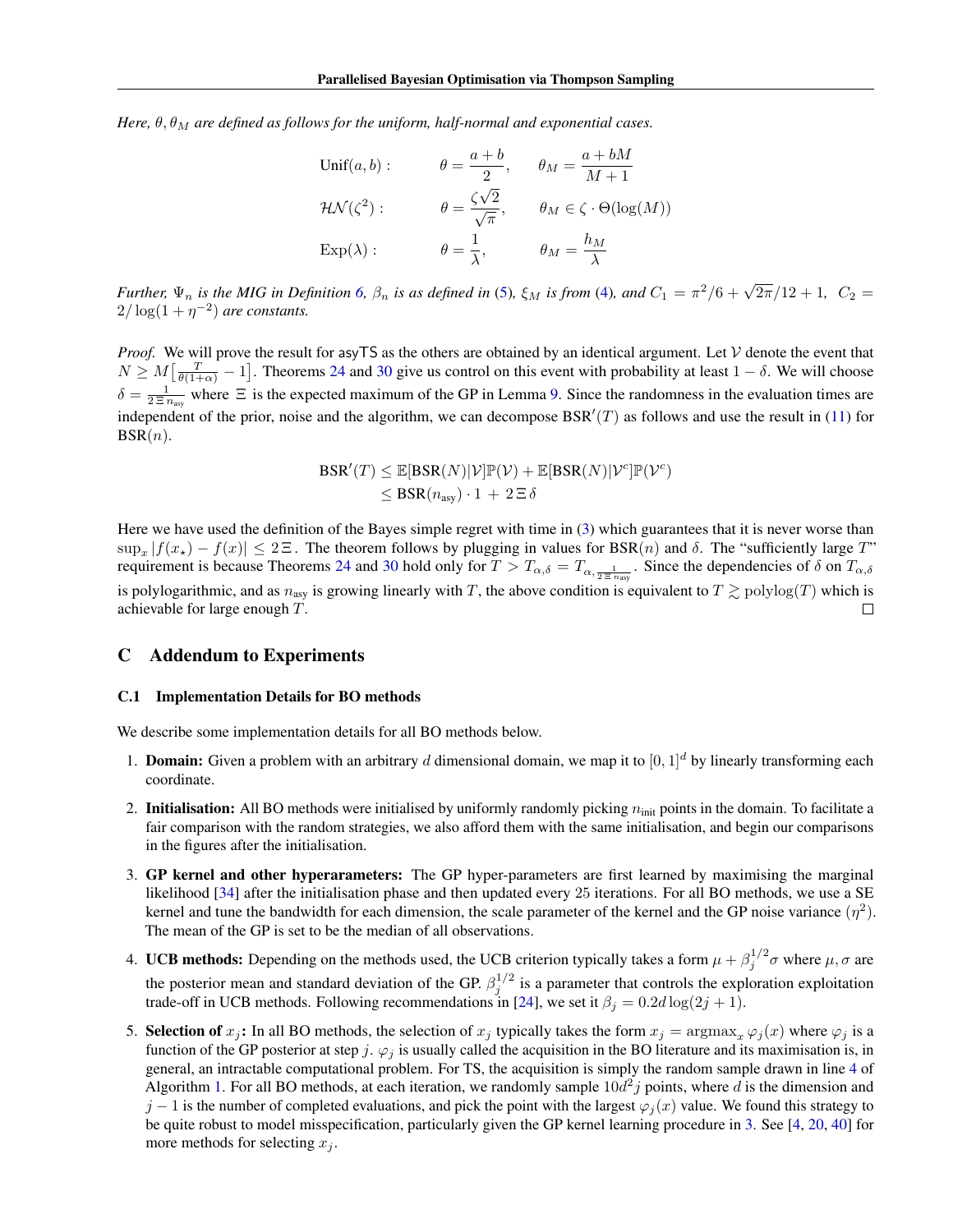### On maximising the acquisition:

While selecting maximiser of  $\varphi_i$  from a random or pre-fixed set of points is common in the BO literature, some deterministic criteria also use adaptive branch and bound methods or gradient based methods. However, using such methods can be problematic for TS since an adaptive procedure would require conditioning on the  $j - 1$  points where we have already evaluated  $f$  and the  $s$  points where we have already evaluated the random sample – resulting in a complexity that grows  $O((j + s)^3)$ . In practice, we found that picking the maximum from a random set of discrete points as mentioned above in [5](#page-21-2) worked consistently well in practice for *all* BO methods, as it was robust to model misspecification, particularly given the GP kernel learning procedure in [3.](#page-21-1)

It is worth reiterating that the cruicial advantage to the parallelised TS algorithms we propose and study is that they do not scale with the number of workers  $M$ , making it now feasible to scale to a large number of workers, unlike previous methods. By making progress on maximising the sample in TS, such as some recent work by Bijl et al. [\[4\]](#page-8-4), we believe one could achieve a computationally attractive algorithm for large scale parallel BO.

# C.2 Synthetic Experiments

Additional Experiments: In Figures [4](#page-23-0) and [5](#page-24-0) we present results on additional synthetic experiments and also repeat those in the main text in larger figures. The last panel of Figure [5](#page-24-0) compares seqTS, synTS, and asyTS on the Park1 function.

We describe the construction of the synthetic experiments below. All the design choices were made arbitrarily.

Construction of benchmarks: To construct our test functions, we start with the following benchmarks for global optimisation commonly used in the literature: Branin ( $d = 2$ ), Currin-exponential ( $d = 2$ ), Hartmann3 ( $d = 3$ ), Park1 ( $d = 4$ ), Park2  $(d = 4)$ , and Hartmann6  $(d = 6)$ . The descriptions of these functions are available in, for e.g. [\[25\]](#page-8-26). To construct the high dimensional variants, we repeat the same function by cycling through different groups of coordinates and add them up. For e.g. the Hartmann12 function was constructed as  $f(x_{1:12}) = g(x_{1:6}) + g(x_{7:12})$  where g is the Hartmann6 function. Similarly, for the Park2-16 function we used the Park2-function 4 times, for Hartmann18, we used Hartmann6 thrice, and for CurrinExp-14 we used the Currin-exponential function 7 times.

Noise: To reflect the bandit setting, we added Gaussian noise with standard deviation  $\eta$  in our experiments. We used  $\eta = 0.2$ for CurrinExp, Branin, Park1, Park2, Hartmann3, and Hartmann6;  $\eta = 1$  for Park2, Park2-16, Hartmann12, CurrinExp-14, and Hartmann18. The two choices were to reflect the "scale" of variability of the function values themselves on each test problem.

Time distributions: The time distributions are indicated on the top of each figure. In all cases, the time distributions were constructed so that the expected time to complete one evaluation is 1 time unit. Therefore, for e.g. in the Hartmann6 problem, an asynchronous version would use roughly  $12 \times 30 = 360$  evaluations while a synchronous version would use roughly  $\frac{12\times30}{\log(8)} \approx 173$  evaluations.

### C.3 Cifar-10 Experiment

In the Cifar-10 experiment we use a 6 layer convolutional neural network. The first 5 layers use convolutional filters while the last layer is a fully connected layer. We use skip connections [\[14\]](#page-8-21) between the first and third layers and then the third and fifth layers; when doing so, instead of just using an indentity transformation  $\phi(x) = x$ , we use a linear transformation  $\phi(x) = Wx$  as the number of filters could be different at the beginning and end of a skip connection. The weights of W are also learned via back propagation as part of the training procedure. This modification to the Resnet was necessary in our set up as we are tuning the number of filters at each layer.

The following are ranges for the number of evaluations for each method over 9 experiments: synchronous: synBUCB: 56 - 68, synTS: 56 - 68. asynchronous: asyRAND: 93 - 105, asyEI: 83 - 92, asyHUCB: 85 - 92, asyTS: 80 - 88.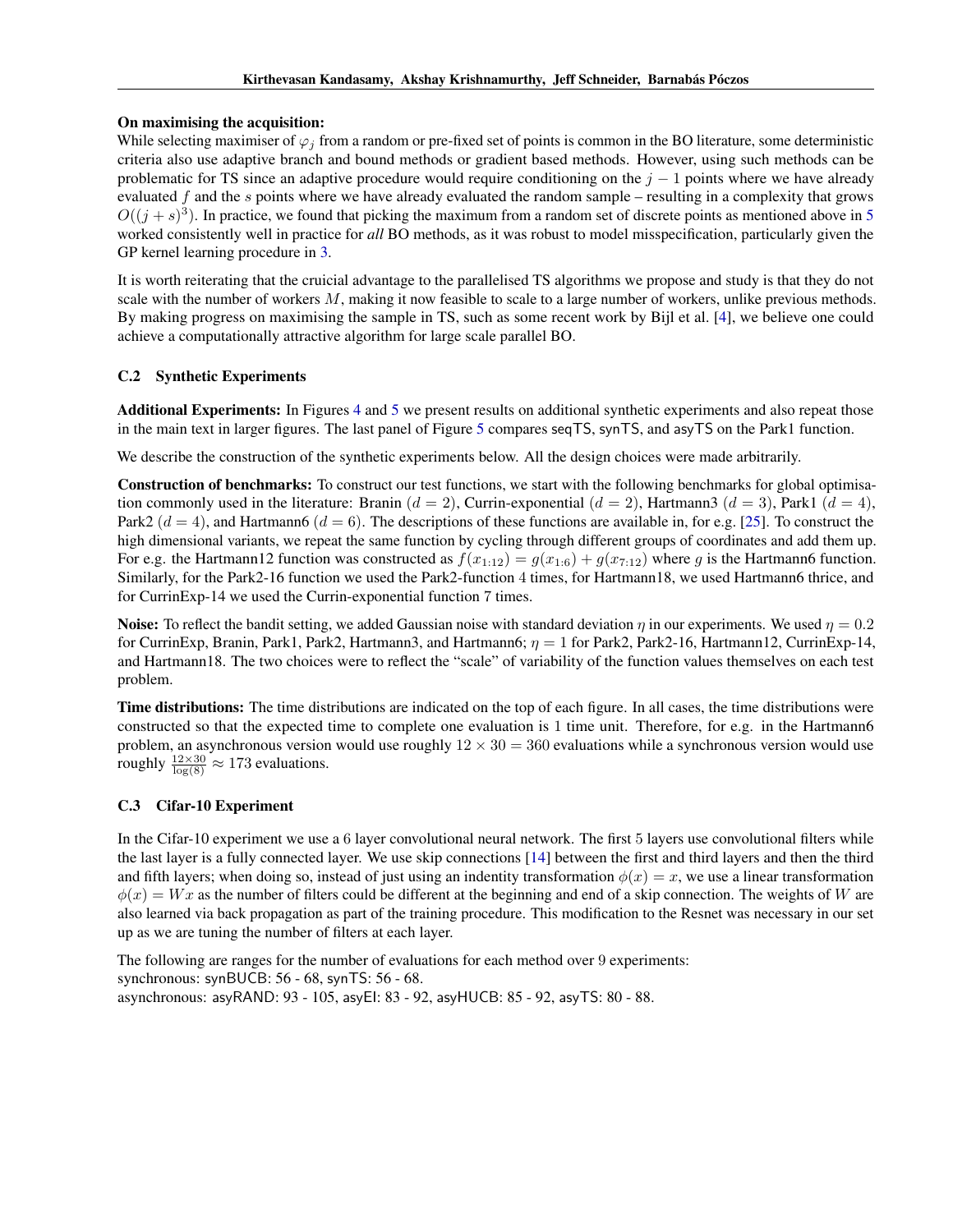

<span id="page-23-0"></span>Figure 4: Results on the synthetic experiments. The title states the function used, its dimensionality  $d$ , the number of workers  $M$  and the distribution used for the time. All distributions were constructed so that the expected time for one evaluation was one time unit (for e.g., in the half normal  $\mathcal{H}\mathcal{N}(\zeta^2)$  in Table [1,](#page-5-1) we used  $\zeta = \sqrt{\pi/2}$  ). The dotted lines depict synchronous methods while the solid lines are for asynchronous methods. The error bars indicate one standard error. All figures were averaged over at least 15 experiments.